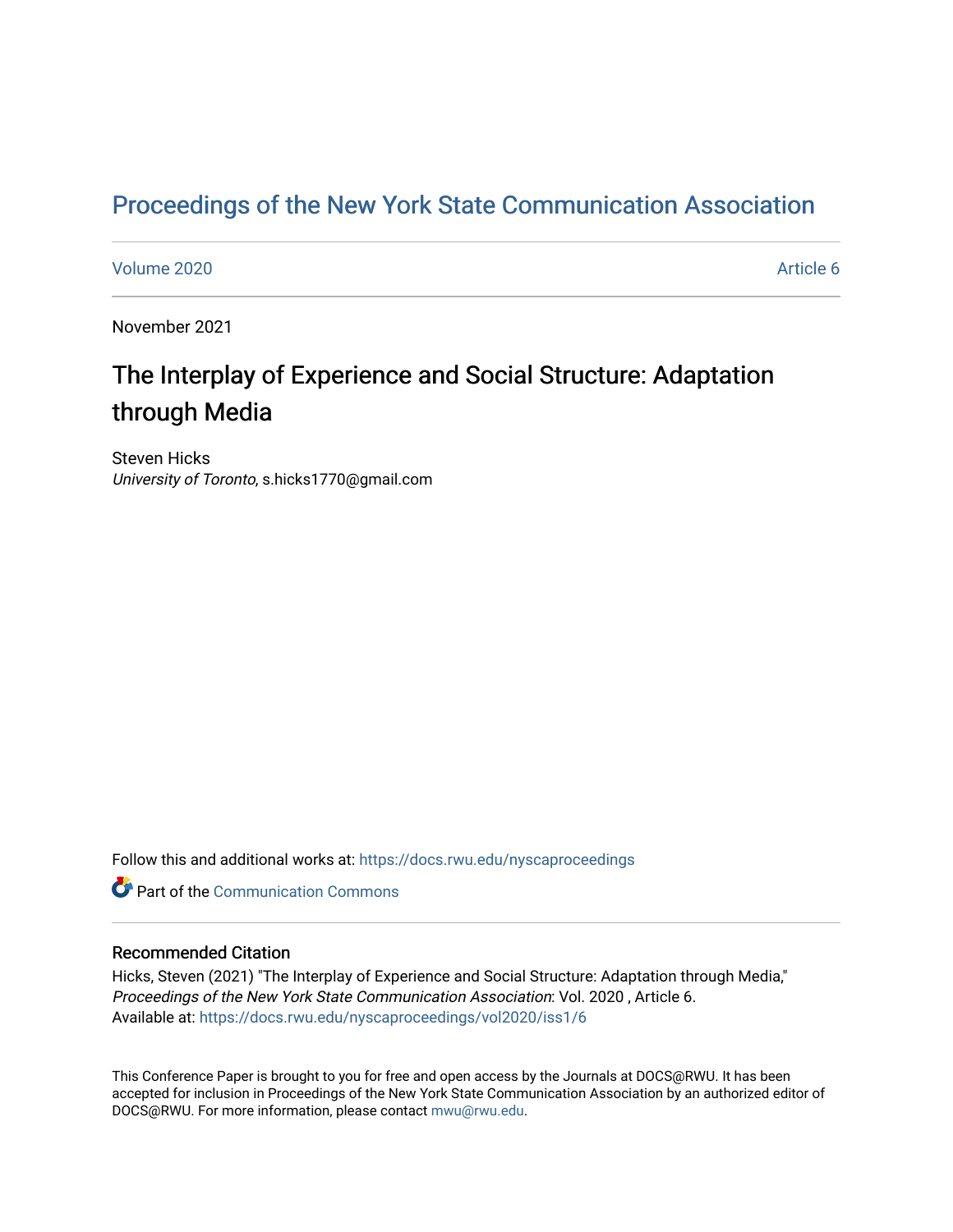**The Interplay of Experience and Social Structure: Adaptation through Media**

**Steven Hicks, University of Toronto, Toronto, Canada**

**Conference Paper ( Graduate)**

### **Abstract**

In this investigation, I explore the tensions which self-referentially emerge within our constructed 'nature'. I begin by exploring the origins of our contemporary media environment as discussed by McLuhan. I then interrogate the challenges of digital life through a close reading of the work of technology critic Giles Slade. I then conclude by situating these seemingly competing views of mediated existence within the framework of social systems theory. Through the lens of social systems theory, I reframe our contemporary technologies as adaptations to past challenges which also shape our experience of the potential choices and challenges of the future.

## **Introduction**

Portable media of communication have brought human beings closer in some ways, albeit in others, farther apart. With the ability to transmit messages over vast distances, early Western civilization began a process of fragmentation and specialization that reached a turning point with the invention and mass adoption of the printing press. Encouraging uniformity and individualism, the printing press facilitated the distribution of knowledge amongst authors and readers who may have otherwise have never encountered each other's ideas, while also gradually establishing boundaries between works of fiction, criticism, and science. While facilitating communication between readers and writers, the medium of print increased the potential physical distance between authors and readers and facilitated a fragmentation of previously heterogenous ideas of natural science largely in service of theological interests. The resulting functional boundaries of, for example, art and science, remained largely fixed until the emergence of new media environments that were subsequently erected in responses to new social challenges: notably telegraphy, radio, television, and most recently the digital environment of the internet. The global COVID-19 pandemic has forced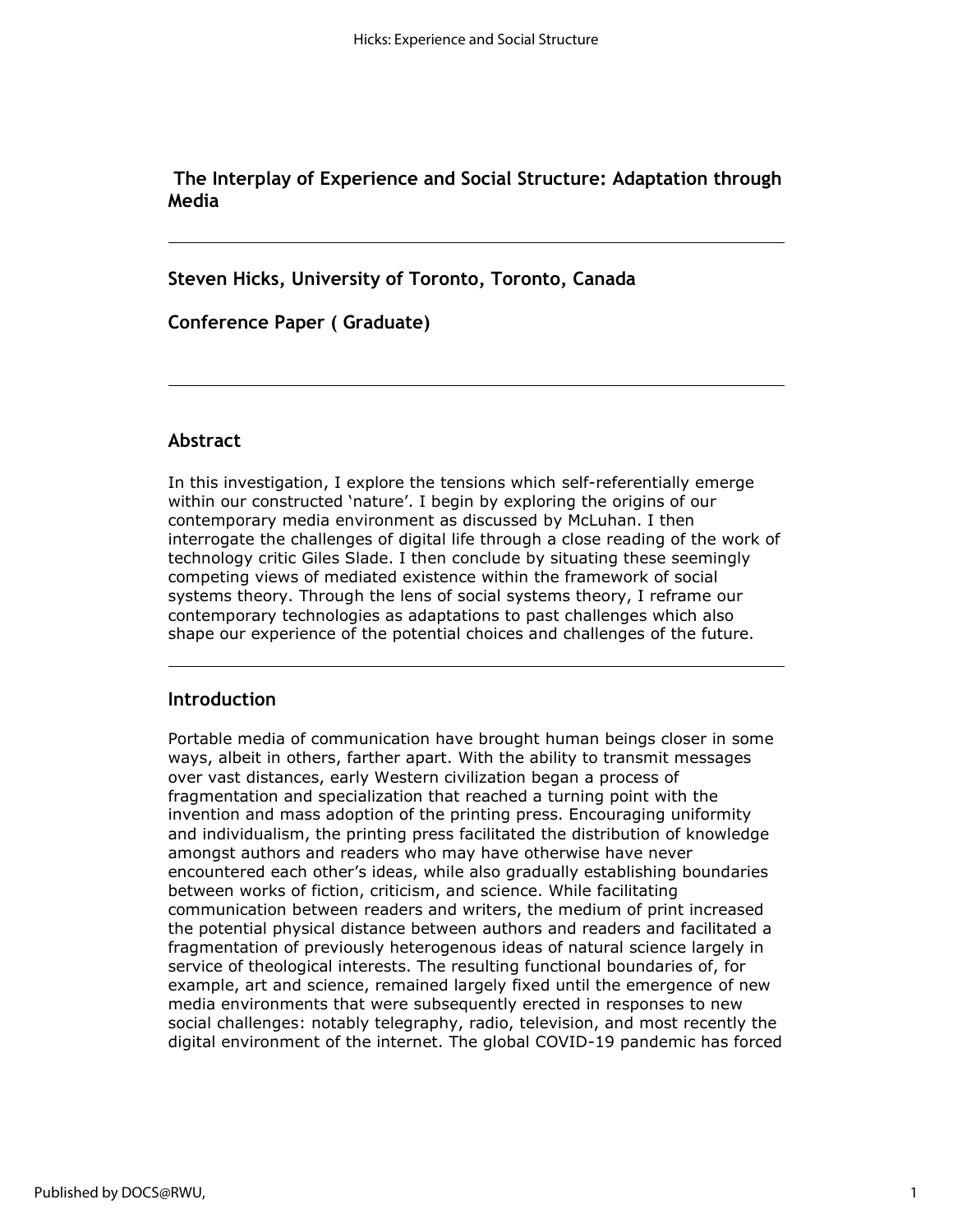many into an unprecedented reliance on digital devices for communication with friends and family, to continue making a living remotely, and for entertainment purposes, seemingly collapsing distinctions between one's lived and digital life and similarly disrupting functional boundaries of entertainment, reality, art, and science etc. Through consideration of Marshall McLuhan's theories of media *vis a vis* Niklas Luhmann's theory of social systems, I suggest we may observe the seeming collapse of functional systems of communication as symptomatic of immersion within our contemporary digital environment; an environment erected in response to challenges of past and ever contingent on those of the present and future.

The work of Canadian media theorist Marshall McLuhan has often been contested on the basis of seemingly illogically organized arguments, his unconventional approaches to the study of culture through media, and indeed, the overall difficulty posed by works of sophistication beyond typical public or academic comprehension (Pressman 2014, 28). These criticisms, largely refuted by Paul Levinson (2000), reiterated for modern audiences by Alan Jacobs (2011), and shamelessly admitted by McLuhan himself in a 1969 interview with *Playboy Magazine* (Rogaway 1994), indicate the effectiveness, if not provocative nature, of McLuhan's often-misunderstood rhetorical polemics. The theories of McLuhan can most pertinently be understood as an examination of "the personal and social consequences of any medium that is, of any extension of ourselves—[and] the new scale that is introduced into our affairs by each extension of ourselves, or by any new technology" (McLuhan 1964, 7). For McLuhan, any media—any technology—is a sensuous extension of the self; media is defined more broadly as anything that extends the spatial, temporal, or physical capability of human faculty (Gordon 2011, xx).

On the basis that "the 'message' of any medium or technology is the change of scale or pace or pattern that it introduces into human affairs" (McLuhan 1964, 8), McLuhan distinguishes phases in social development: tribalized society, the "mechanical" age, the "electric" age, and with recent scholarship attempting to modernize his research, the "digital age" (Logan 2010). Recent interpretations of McLuhan's work explicate the relevance of these distinctions, explaining that, "the terms barbarian or tribal man, civilization, [and] electric worlds immediately evoke three different social constructs; they imply three different relationships between the individual and the environment, also denoting a different sensorial order" (Lamberti 2011, xxxi). If we consider, for our purposes, the Western world as a self-contained environment of human behaviour and necessity, and that "technological adaptation is specific to local environments because the problems that need to be solved vary from place to place" (Boyd et al. 2013, 120), new media become adaptations to a world reshaped by previous technological developments, and thus McLuhan points to a total integration of our environment with extensions of ourselves, suggesting "the new media are not bridges between man and nature: they are nature" (McLuhan 2011, 28).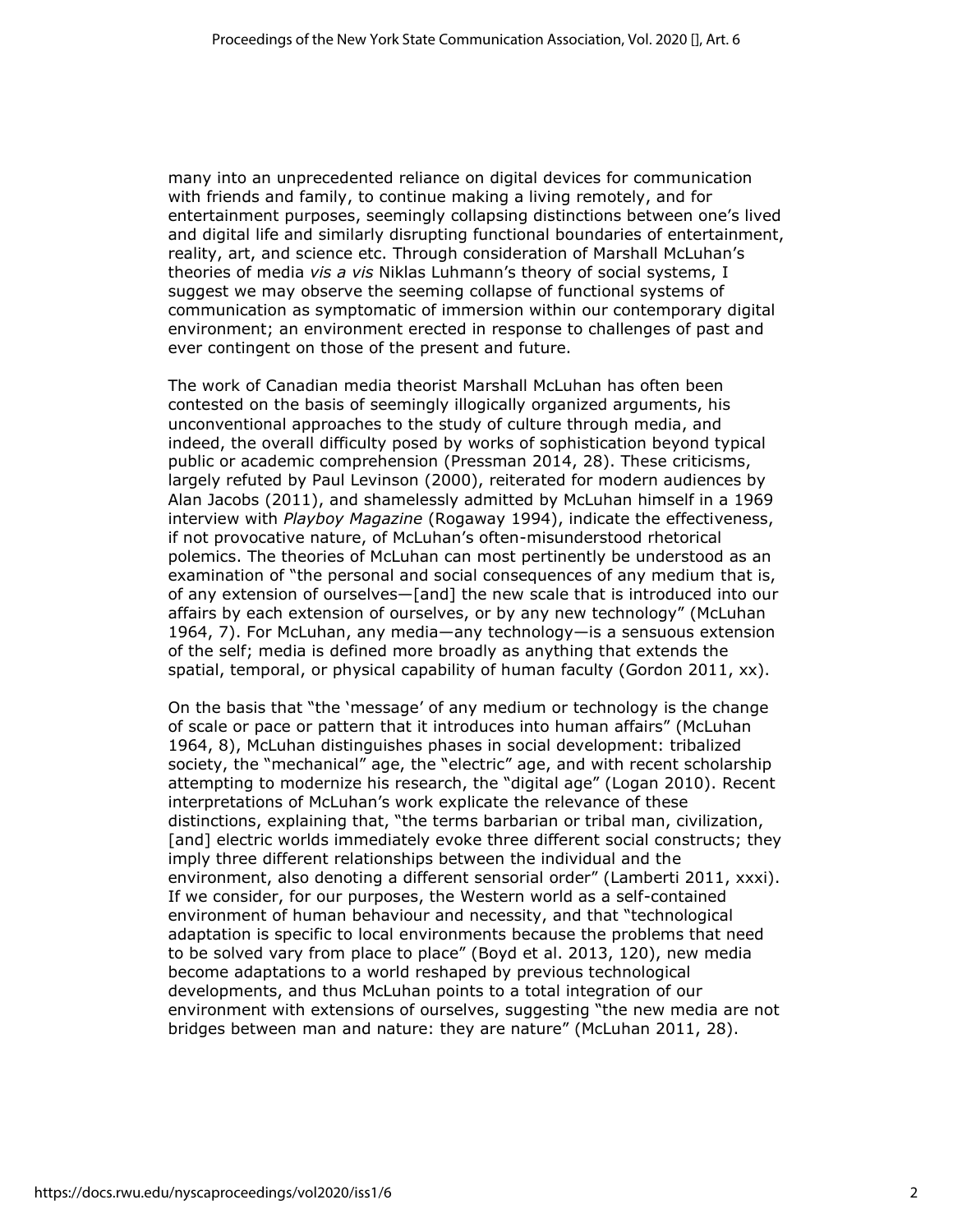In this investigation, I explore the tensions which self-referentially emerge within our own constructed 'nature'. I begin by exploring the origins of our contemporary media environment as discussed by McLuhan. I then interrogate the challenges of digital life through a close reading of the work of technology critic Giles Slade. I then conclude by situating these seemingly competing views of mediated existence within the framework of social systems theory. Through the lens of social systems theory, I reframe our contemporary technologies as adaptations to past challenges which also shape our experience of the potential choices and challenges of the future.

## **Ordering and Reordering Experience**

For McLuhan, "the spoken word involves all of the senses dramatically" in a simultaneous field, unlike the visual reductionism of writing, and later printing (McLuhan 1964, 84). The invention of writing alone could not, however, induce a distortion of sensuous ratios radical enough to alter existence from this acoustic world. Until the invention of the printing press, manuscript culture remained primarily an oral medium. To this effect McLuhan suggests that the modern reader perceives the world differently than its forerunners in medieval manuscript culture (McLuhan 2011, 101). Earlier, the phonetic alphabet itself made possible both a seemingly schizophrenic Cartesean perception of the world and construction of Euclydian spaces therein (McLuhan 2011, 7). The separation of speech from time and its re-entrance in space via writing represents for McLuhan "the separation of sight from the other senses" (McLuhan 2011, 15): ultimately, "the interiorization of the technology alphabet translates man from the magical world of the ear to the neutral visible world" (McLuhan 2011, 21). Thus, in the pre-mechanical age that is subsumed under the moniker the 'Gutenberg Galaxy', utterance is displaced and compressed from the diverse interplay of spaces afforded by unbiased sensuous perception: "the phonetic alphabet reduced the use of all the senses at once, which is oral speech, to a merely visual code" (McLuhan 2011, 51).

The rules of grammar and syntax govern this visual code: they are containers of meaning, signifiers of things both physically present and not. These representations allowed for the Cartesian division of mind and body. As McLuhan explains, "in a highly literate society... visual and behavioural conformity frees the individual for inner deviation. Not so in an oral society where inner verbalization is effective social action" (McLuhan 2011, 24). It is from the displaced balance of visual emphasis over all other sensuous experience that the literate, detribalized civilization thus emerges: one who's social organization is equally bound by the effects of linearity in thought wrought of typographic grammar and organization (McLuhan 2011, 26-7).

The printing press augmented the abstraction of the alphabet from simultaneous time and space. The literature created following the development of the printing press accordingly emphasizes a private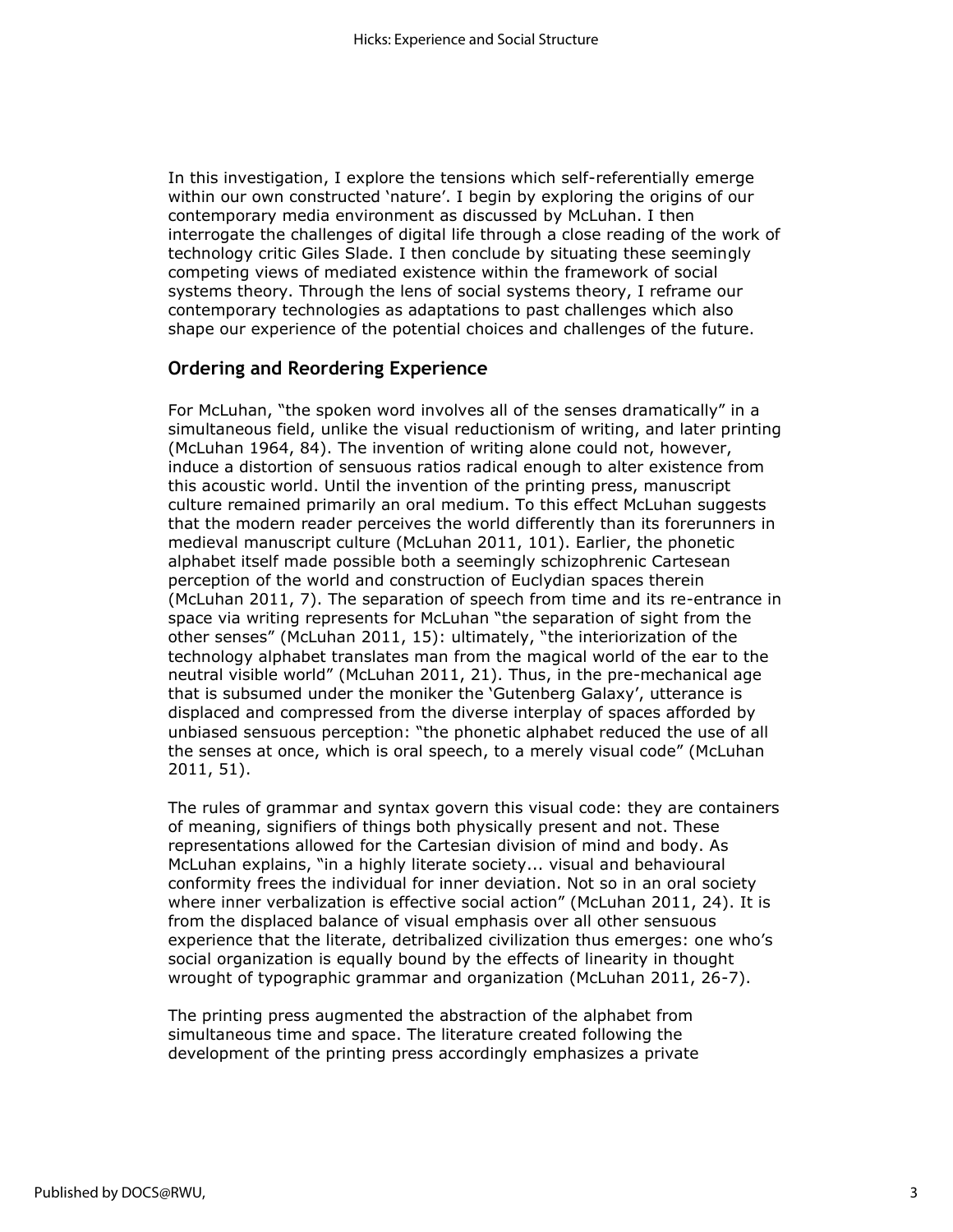perspective, a fixed point of view. When considered in the context of the private consumption of printed material made possible by grammar and literacy juxtaposed to the interplay of senses necessary to former scribal oral and performative reading, a form of privatization of experience unknown to the centuries before the 'Gutenberg Galaxy' can be observed (McLuhan 2011, 64). Representing the previously discussed shift from the world of the ear to the world of the eye, McLuhan asserts that "the visual makes for the explicit, the uniform, and the sequential in painting, in poetry, in logic, history. The non-literate modes are implicit, simultaneous, and discontinuous" (McLuhan 2011, 65).

Spoken aloud, the word exists in time; printed the word becomes displaced from time and relegates its existence solely to abstract visual space (McLuhann 2011, 120). The performance of manuscript involved the interplay of the senses in such a way that privatized reading rendered impossible; moreover, the codification of typographic consistency in typefaces and stylistic expectations enforced repeatability in keeping with linear uniformity, the laws of grammar, and syntax arising from typographic representation (McLuhan 2011, 89, 95). As McLuhan concludes, "this uniformity and repeatability of typographic technology, quite alien to manuscript culture, is the necessary preliminary to unified pictorial space and 'perspective' "(McLuhan 2011, 128). A fixed point of view was thus not possible in scribal culture, and emerged in lieu of an "ingraining of lineal, sequential habits... the visual homogenizing of experience in print culture, and the relegation of auditory and other sensuous complexity to the background" (McLuhan 2011, 144). With perspective came individualism, uniformity, and privacy that became normative, displacing the communal nature of life in the pre-Gutenberg era (McLuhan 2011, 135). Indeed, "the invention of typography confirmed and extended the new visual stress of applied knowledge, providing the first uniformly repeatable commodity, the first assembly-line, and the first mass production" (McLuhan 2011, 142). It is in addition to the perspective granted of the medium that a newly developed, privatized consumer culture would place greater emphasis on authorship and authenticity as opposed to the collective forging of mosaic manuscript culture (McLuhan 2011, 150).

In its ability to extend the temporal and geographic range of communication, the printing press thus imposed stricter divisions "between producers and consumers, and between rulers and ruled" (McLuhan 2011, 268). The collapse of the otherwise necessary transgression of time and space in the dissemination of information indeed had radical consequences for the structure of society. Tellingly, McLuhan explains that:

…the role played by print in instituting new patterns of culture is not unfamiliar. But one natural consequence of the specializing action of the new forms of knowledge was that all kinds of power took on a strongly centralist character. Whereas the role of the feudal monarch had been inclusive, the king actually included in himself all his subjects, the Renaissance prince tended to become an exclusive power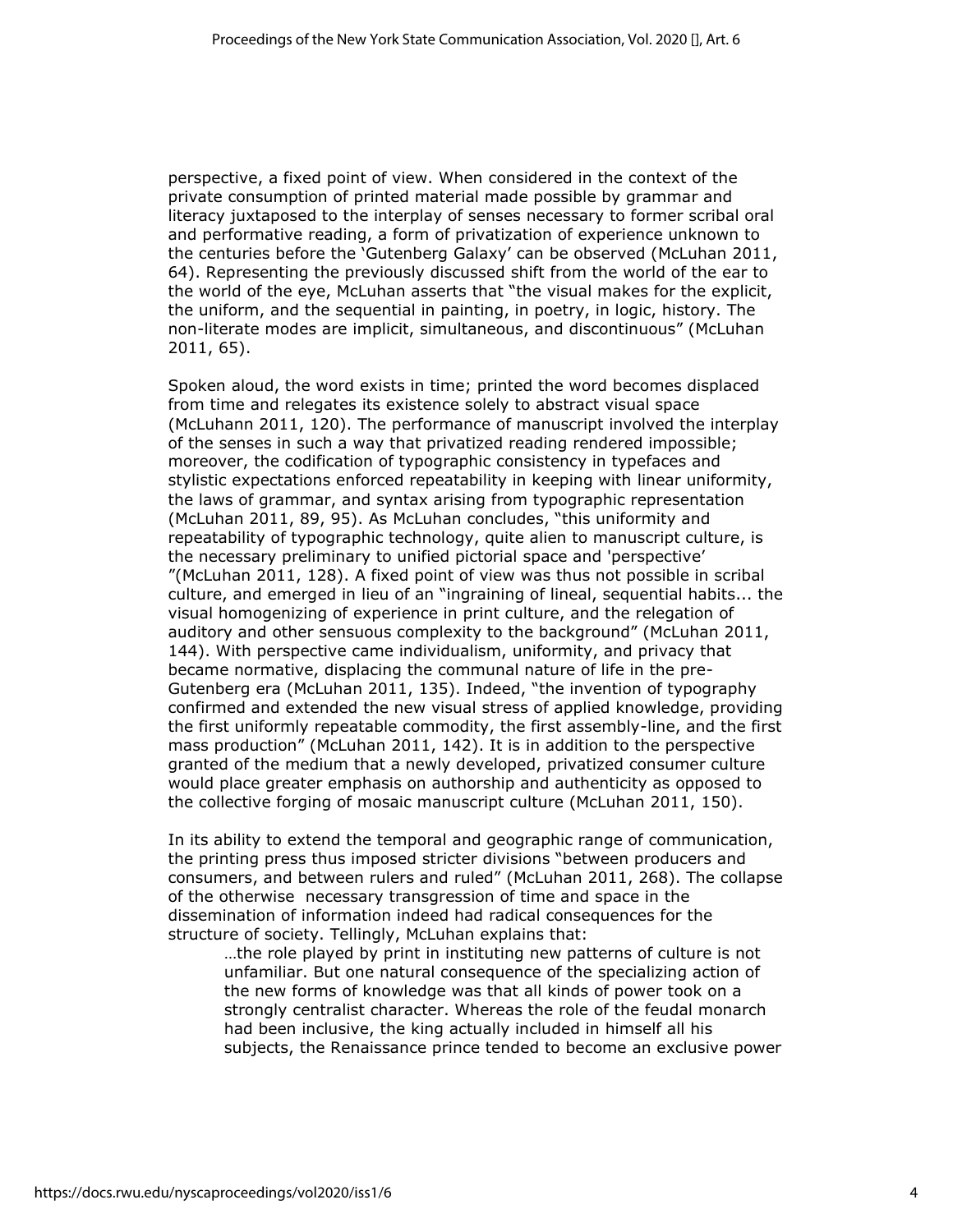centre surrounded by his individual subjects… the result of such centralism, itself dependent on many new developments in roads and commerce, was the habit of delegation of powers and the specializing of many functions in separate areas and individuals (McLuhan 2011, 12).

However, with the advent of telephony, the visuality of the 'Gutenberg Galaxy'—inclusive of its uniformity and specialization—seemingly collapses into comparably equalized unified field of sense ratios, to use McLuhan's term. McLuhan describes the effects of telephonic media on culture more broadly, stating that:

The mechanization of writing mechanized the visual-acoustic metaphor on which all civilization rests; it created the classroom and mass education, the modern press and telegraph. It was the original assembly-line... Gutenberg made all history Simultaneous... By surpassing writing, we have regained our WHOLENESS, not on a national or cultural but cosmic plane. We have evoked a super-civilized sub-primitive man (McLuhan 1969, 26).

What McLuhan describes is a post-Gutenberg return to de-civilization (what we will later understand to be synonymous with "de-differentiation"). Though paradoxical, there is justification for McLuhan's seemingly vehement point and terminology. Similar to the intentionally mosaic like structure employed in this essay, the book which influenced it, McLuhan's *Gutenberg Galaxy*  monograph, itself posits a "parody of print technology," specifically one that has "[impoverished] the integration of the five senses by privileging the eye alone." This is carried out not as an attack on the effects of book culture, but instead is suggested to provide an alternative: the reintegration of senses, once lost to visual bias, rendered possible in the "post-Gutenberg era" (Gordon 2011, viii). W Terrence Gordon suggests that "many commentators radically misread McLuhan as intending to hasten the collapse of book culture… [though he] explicitly states that retaining book culture can only be done by avoiding the errors of the past" (Gordon 2011, viii). These errors of course lie in the inability of society to adapt to the alterations of sense ratios induced by new media, especially as "competitive individualism had become the scandal of a society long invested with corporate and collective values" (McLuhan 2011, 12). As we have seen, writing wrought from speech produced "effects in social and cultural organization that endure to the present." However, "the powerful extension of speech permitted by the development of radio produced a similar loss, for this medium reduced speech to one sense – the aural" (Gordon 2011, xvii).

Returning to my opening commentary McLuhan's research is – in some circles – conventionally disputed. Yet, *The Gutenberg Galaxy* intentionally sets forward: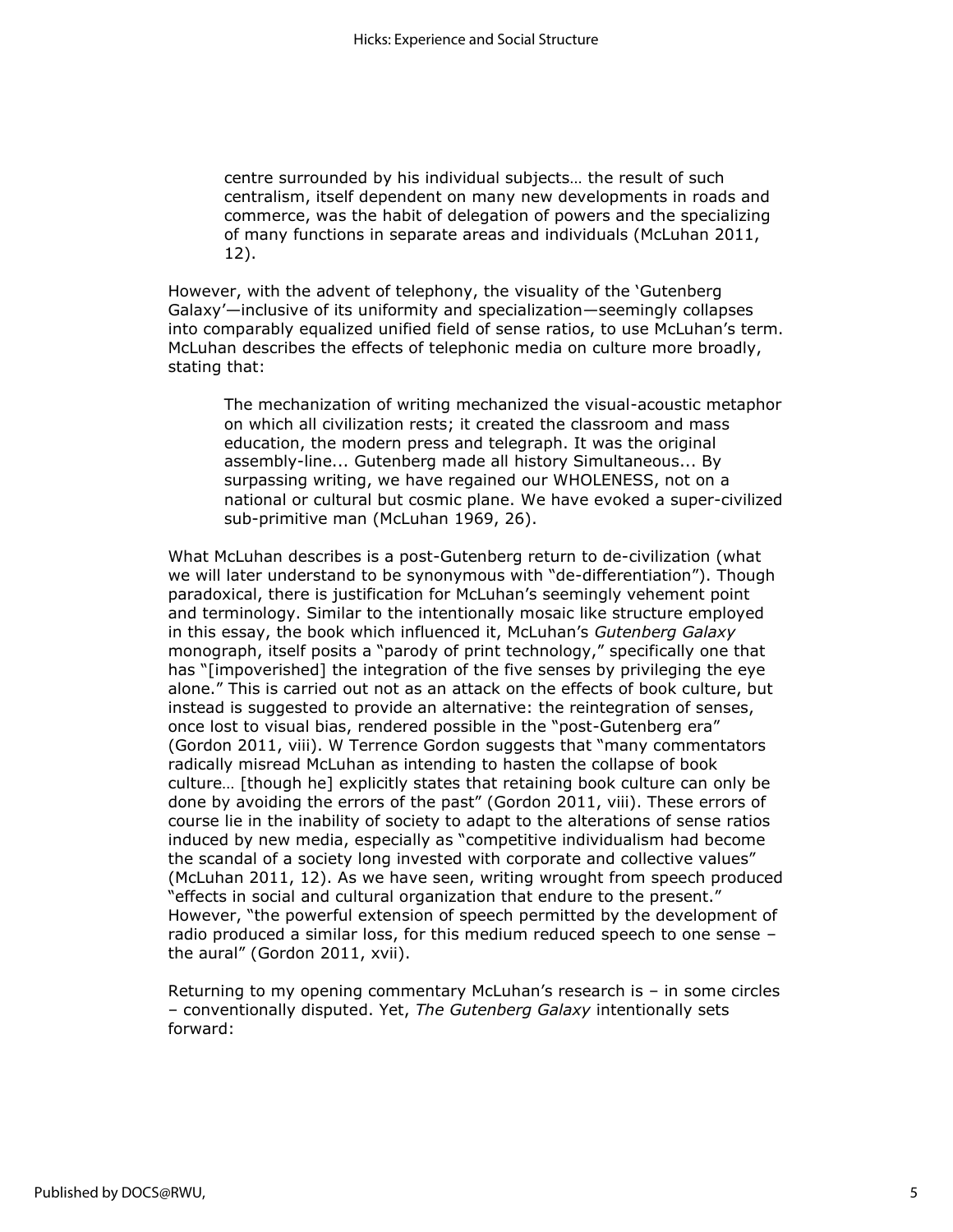…the expression of insights through aphorisms and a mosaic structure of presentation, the expectation that readers will make their own discoveries, an abhorrence of the debilitating effects of the specialist knowledge, a concern with the power of form to alter the action of other forms, the identification of cultural patterns in their physichic and social dimensions on the basis of a society's dominant technology, and, above all, a refusal to present ideas with any concession to the expectation of readers (Gordon 2011, xii).

Through McLuhan's unorthodox rhetorical organization he "[awakens] us and alerts us to the difficulties of grasping the long-term effects of all technological innovations on our senses and on our realities" (Gordon 2011, viii). By confronting us with a mosaic intended as complete sensuous immersion, McLuhan evokes literacy wrought of the Gutenberg era while simultaneously immersing us in the world of sound abandoned in its wake: this electric world of sound indeed representing a partial return to the simultaneous field of sensuous ratios experienced in non-literate civilization. For McLuhan, the new media "reconfigure our world in the form of a global village," and it is within this context that in our embrace of mediated communication we return to the sort of non-literate social organization, devoid of specialization, found in the eras preceding the 'Gutenberg Galaxy'. McLuhan describes the telephone as "speech without walls," the phonograph as "music without walls," and the movie, radio and television as "classroom without walls" (McLuhan 1964, 309).

Indeed, "all the new media, including the press, are art forms which have the power of imposing, like poetry, their own assumptions. The new media are not ways of relating us to the old 'real' world; they are the real world and they reshape what remains of the old world at will" (McLuhan 1969, 23). We may then locate the criticisms of McLuhan in the noted strain and psychological stress the philosopher himself observes in the transitional period between dominant media. Where the "global village" entails unprecedented communicative possibilities, larger trends in socio-cultural evolution amplify the tensions noted as well as unanticipated social consequences.

Giles Slade, for instances, reminds us that "long before portable devices like the transistor radio (1954) or the Walkman (1979) began insulating us simply by shutting out unwelcome noise in public contexts and making us socially inaccessible, there was the comfort, isolation, and safety of the car" (Slade 2012, 55). Slade suggests that "driving alone had become a distinctly American pastime, but being alone and in silence for prolonged periods was difficult for city dwellers who wanted shelter from the cacophonous and distracting soundscape of heavily metallic modernity" (Slade 2012, 63). Slade further emphasizes that "heaters and other gradual improvements in the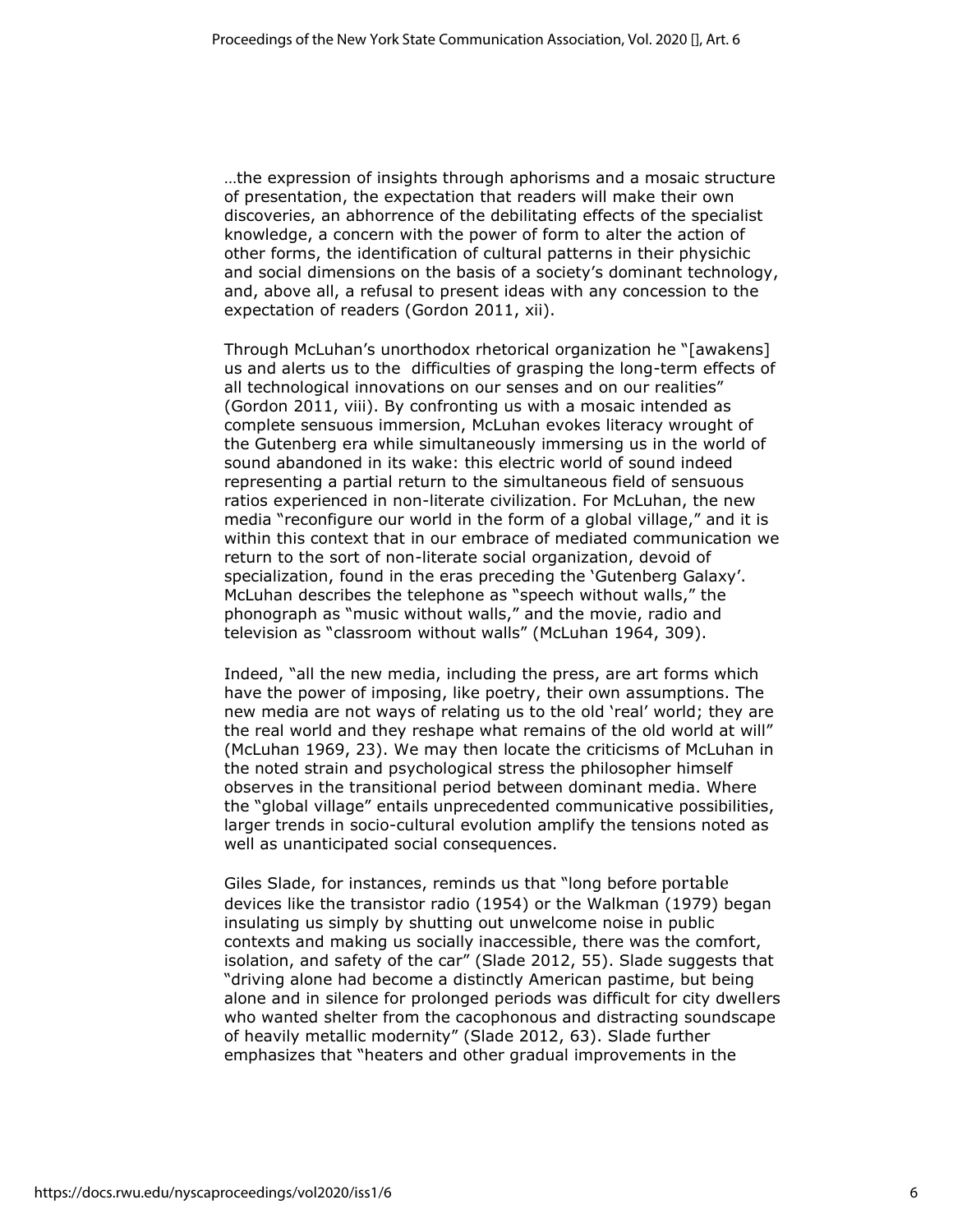closed environments of automobiles made the car an extension of America's living space, a private sanctuary on the public thoroughfare" (Slade 2012, 61). The automobile became a means of mediated technological isolation no different than the iPod of the early-aughts (Bull 2012, 198) and modern smartphone culture: seclusion became both a normative and necessary side effect of urbanization, a technological adaptation. But an adaptation to what?

## **Social Atomization**

In general, technology not only extends our nervous systems, but effectively the distance between us regardless of function. As Giles Slade states: …in the early twentieth century, emerging technologies of consumerism reduced the number and length of human interactions while providing a variety of substitutes for human company, and that as this process continued, it was increasingly characterized by positive feedback. Isolation became increasingly worse as we relied unconsciously on new technologies to ameliorate isolation (Slade 2012, 66).

Indeed, "the trend toward eliminating human interactions for reasons of speed, efficiency, cost, or stress reduction began during the wave of urbanization that followed the Civil War" (Slade 2012, 27). However, in what ways were these interpersonal schismatic social practices effected? Slade reminds us that with respect to human interaction:

…the city introduces a fundamental problem – volume – into the neurological structure of human trust. We may simply be inadequately equipped "psycho-bio-chemically" to interact successfully with so many people so often… the size of our neocortex actually limits the maximum size of our human social universe to about 150 people, the size of a big Neolithic village… among city dwellers, therefore, there is a problem of how to keep so many strangers out (Slade 2012, 227).

Mechanized mass-production instigated during the Great Depression found its inspiration in archaic forms of vending technology, amidst other earlier practices (Slade 2009, 66). Vending technology, a replacement of a human role, represented for the Americas an early step towards both mechanical reliance and the disintegration of interpersonal contact. After centuries of conditioning, "we came to accept machines as viable alternatives to human company" (Slade, 2012, 192). The practical social consequences displaced faith in fellow human beings, instilled trust in mechanical replacements, and "reliability and accuracy became qualities increasingly associated with (and desired from) machines as human trust became increasingly more abstract"(Slade 192). We will return later to the concept of "trust" later in the discussion. For the moment, of note is the fact that the ingrained values of the 'Gutenberg Galaxy' lie at the basis of societal atomization through mediated interaction.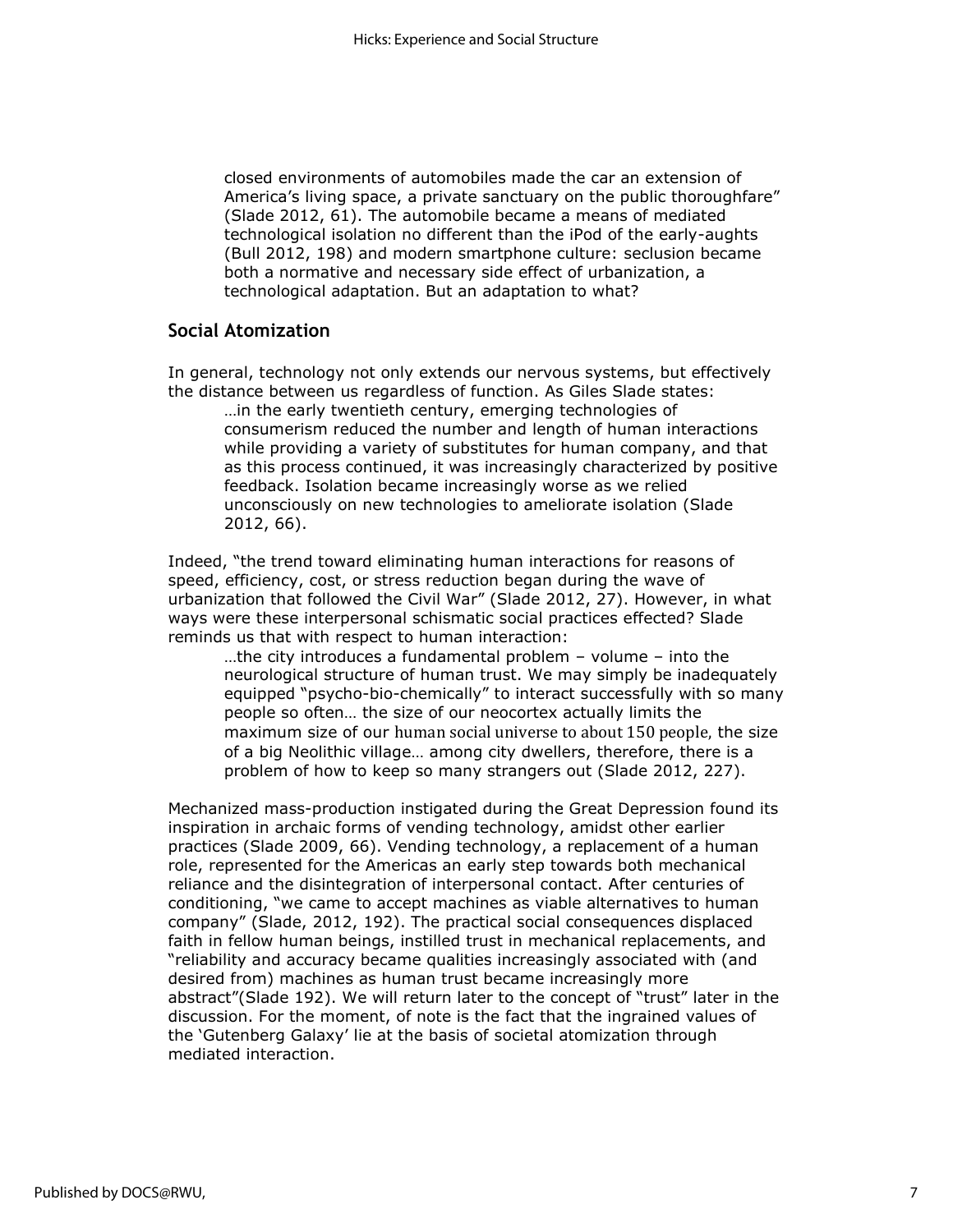Amusements providing specifically privatized entertainment also emerged during the first half of the twentieth century. As noted, technology is developed in response to the environment, a means of adaptation (Lacey: 2012, 118). In response to the clamour of urbanity, solitary and privatized listening practices can be observed as far back as the 1890s (Lacey: 2012, 117-18), with discursive references occurring in literature published after 1932 (Slade: 2012, 77). The automobile is indeed both a catalyst and exponent of this history of privatized listening. Where it initially functioned as a means to both navigate and escape urbanity, Slade suggests "this transformation in American sociability is uniquely tied to the growth of cities where human contact became a source of stress that exceeded personal control" (Slade 2012, 66). The car radio—indeed, the atomized environment of the automobile itself—was, of course, at the driver's control. For McLuhan technology extends humanity's inborn faculties, whereas for Slade this extended existence also entails societal fragmentation. The uniformity of the 'Gutenberg Galaxy' however further transcended thought processes and became residually reflected in the very organization and normative values of society.

Adoption of mass production in North America—Fordism—dates to approximately the mid-nineteenth century; however by the closing decades of the century, previously established practices of interchangeable component production had been replaced by the concept of standardization (Slade 2012, 191). In the same way that typography produced the first marketable, mass produced commodity, widespread "adoption of interchangability had profound economic significance, but it was much more significant culturally because it facilitated the emergence of mass... consumer culture" (Slade 2012, 186). Identical, interchangeable, and modular mass production intersects with Gutenberg values foremost in uniformity. However, since the origins of "the American System of Manufacture/Production" lie in the creation of specialized components of an overall product, the specialization of knowledge afforded by the Gutenberg perspective carries as well through in Slade's story of technology and loneliness (Slade 2012, 187).

The preceding decades of urbanization set precedent for the sort of mediation that became normative in the urban realm. As the concept of reliability overtook conventional notions of trust, facilitated by economic concerns that produced reliable machines, society took to the forms of mediated interaction as above quoted from Slade. Our relationship with these technologies, however, takes on a considerably different form when we consider that:

Since the discovery of mirror neurons in the 1980s, neuroscience has repeatedly shown that individual human beings are transitive verbs always in search for direct connections with human objects. We are neurally programmed to complete ourselves only in genuine relationships with other human beings. But our programming is so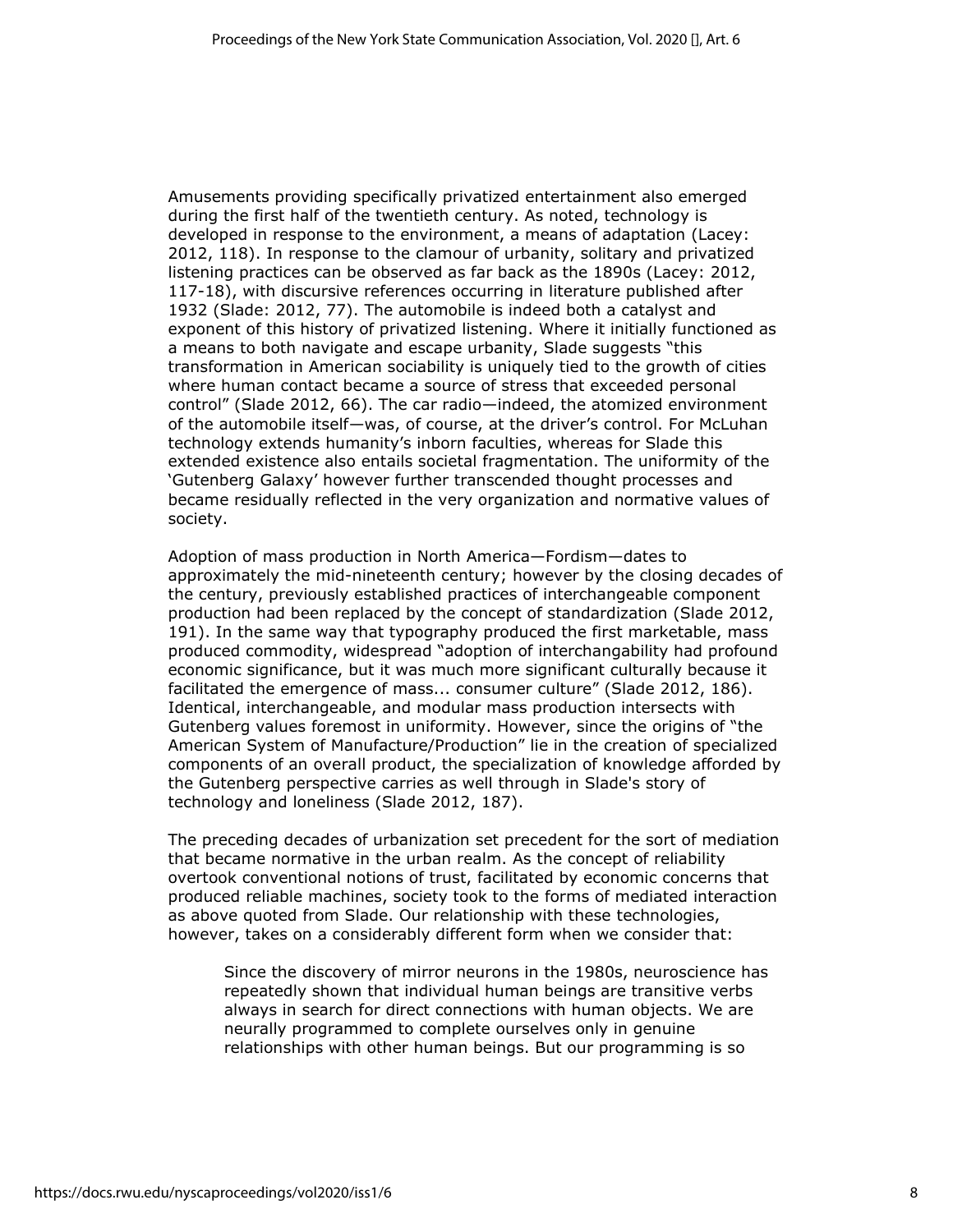powerful and so deeply embedded in the primate fabric of our brains that when the possibility of same-species relationships are absent from our lives, we compulsively invent substitutes out of whatever animate or inanimate material is at hand (Slade 2012, 23).

Thus, as we surrounded ourselves by technology, it became a surrogate to the humans displaced by its presence: "as we moderns lost the habit of trusting others, the activity of trusting became more fraught and less frequent, and we relied on distractions and divers to deflect the emptiness of an untrusting world" (Slade 2012, 175). The effects of urbanization thus left city-dwellers "paranoid" of interaction, and those left behind in the rural realm remained both geographically and physically as well as "psychologically" isolated (Goodman 2010, 27). As Goodman demonstrates, "the always-on [radio] itself became a companion imbricated in their lives, not a voice from outside to be rationally assessed" (Goodman: 2010, 25). The isolated listener of the radio, phonograph, the iPod or iPhone, or today the solitary academic on endless Zoom calls is thus isolated in a sonic realm with the comforting accompaniment of sonic connection in place of typical interaction.

In the 1930s radio manufacturers began promoting individualized listening, "[dividing] the domestic space into individualized zones of reception," which in turn became the norm in the years following the war with the lower price of a radio unit as afforded by refined mass production technology (Russo 2010, 175-178). Radio then created a controlled reality within a confined space. In fact, some early recorded broadcasts had misled listeners to believe what they were hearing was being broadcast live (Russo 2010, 88). The now infamous *War of the Worlds* broadcast staged by Orson Welles is a case in point. Whether in the solitary confinement of the automobile, or in the equally private spaces of the home, privatized listening gradually became the norm of musical consumption (Slade 2012, 79). Pre-war limitations on fidelity fostered a belief that, wherever the origin of the broadcast, the performer(s) were indeed engaged in live music directly transmitted to the receiver, fostering a sense of intimacy and connection with the radio-surrogate "friend" (Slade 2012, 79). However, prior to WWII, 43% of radio broadcasting was prerecorded (Russo 2010, 79). Transcription processes, initially culminating with Orson Welles' *War of the Worlds*, "showed that the elimination of the distinction between image and reality has already advanced to the point of a collective sickness" (Adorno 1991, 56). In a less judgmental vein, we may assume that the reliability placed in machines transcended the trust once placed in other human beings evidently to the point of misguided faith.

Thus, historically, devices like the radio provided a means of connection with reliable sources that displaced human company. In contrast, while "the satisfaction provided by the telephone is essentially [a] responsive, two-way, device… broadcast radio was an entirely one-way device" (Slade 2012, 70). In lieu of diminished personal interaction, and with respect to Slade's discussion of mirror neurons earlier mentioned, we thus develop parasocial relationships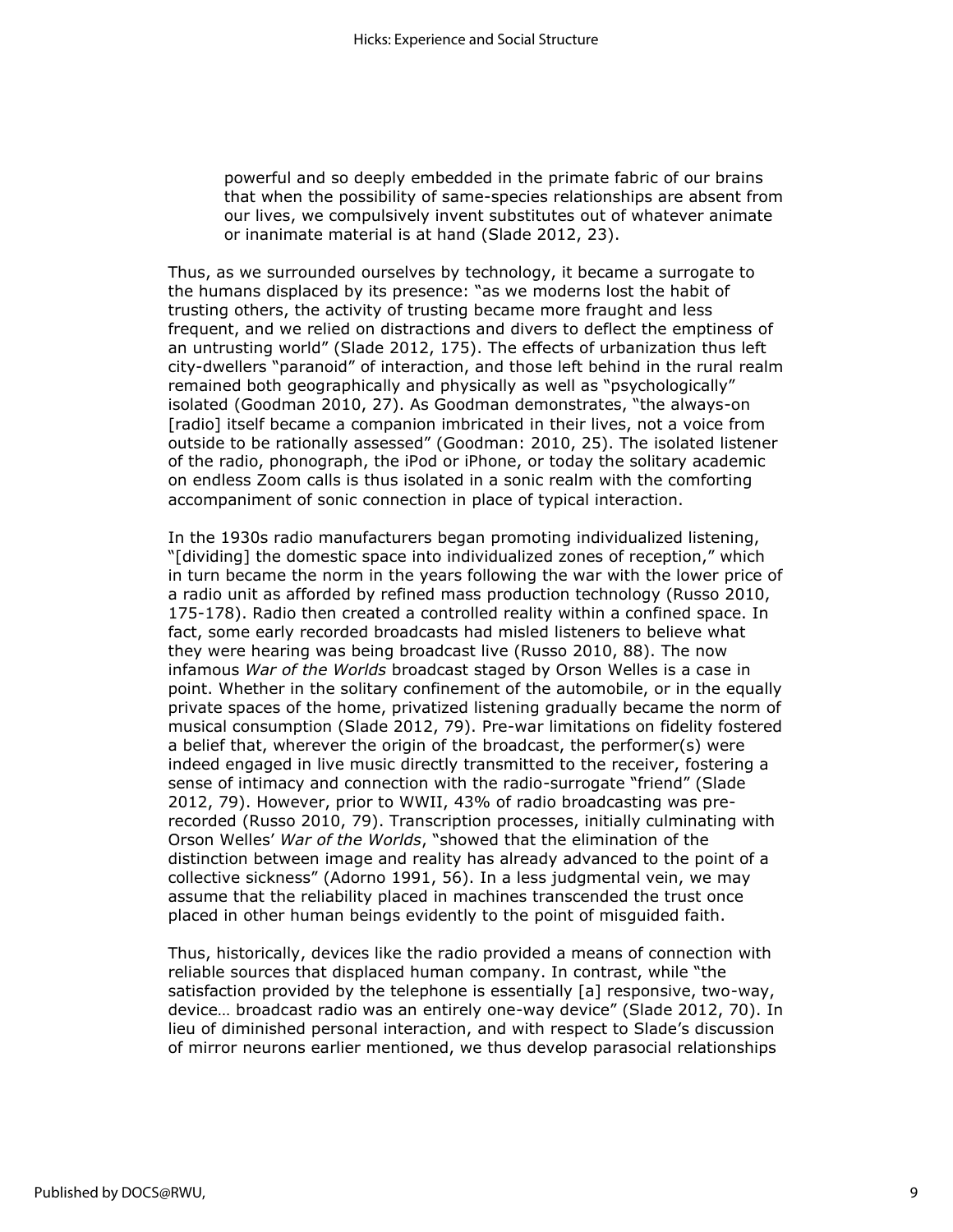with the stars of the screen and radio. They become a source of comfort as the voice of the machine (Slade 2012, 89). Prior to the emergence of electronic media, celebrity culture persisted but in a slightly differing guise. Today, emphasis is placed on the personal life of the distant celebrity in an attempt to foster a more realistic sense of connection: "such parasocial relationships were reinforced by the emergence of movie studios [in the early 20th century]… but the first media star was actually a singer who rarely appeared in films" (Slade 2012, 90). This represents the first instance of the sort of parasocial relationships hereto described and replaced with mediated, reliable sources; "relationships" which in turn logically extended to stars of the screen. These parasocial relationships, a result of the anxieties experienced amidst urbanization and mechanization, also participated in "transforming the experience of listening from a participatory group activity to a more sedentary [and] often solitary one," reliant upon the parasocial relationship created with the media star (Slade 2012, 139). As modern celebrities became a source of comfort in the midst of post-Civil War mechanization and urbanization, "stories about stars increased people's fascination for them and created a demand for more stories and for more appearances of the star on disc or on film. These stories became increasingly intimate as the illusion grew that the audience knew these people as intimately as real friends" (Slade 2012, 143): whether stars of radio or screen, both became the voice of parasocial, mechanical company, somewhat akin to the role of the modern educator amidst the sea of blank screens constituting the Zoomer online classroom.

Essentially, "the illusion of proximity and warmth that all music perpetuates has been the objective of all manufacturers of pre-recorded music. For lonely hominins (including modern men and women), music is distance grooming" (Slade 2012, 149). Prior to the commodification,mechanization, and digitalization of music – dating to the earliest instances of bi-pedalism, – "vocal music began as a fundamentally interpersonal and communicative activity" (Slade 2012,102), with music more broadly serving as a communal activity intended to promote social cohesion (Slade 2012, 104). Social cohesion, regardless of media or social constructs, is achieved at the bioneurological level. Slade explains that:

When human beings bond - by hugging, kissing, touching, having sex, eating together, giving massages, or even when singing together or speaking reassuring words – oxytocin brings us "in from the cold," warming us - quite literally - as it redirects blood flow into hands, feet, chests, and cheeks. We also become temporarily less 'frigid' since, as we enjoy moments of 'human warmth,' each successful social interaction stimulates our dopamine receptors, encouraging (most of) us to seek more company and to become more trusting (Slade 2012, 225).

However, displaced social interaction rendered "machines… faster, better, and more reliable than human beings who were sometimes clumsy and inaccurate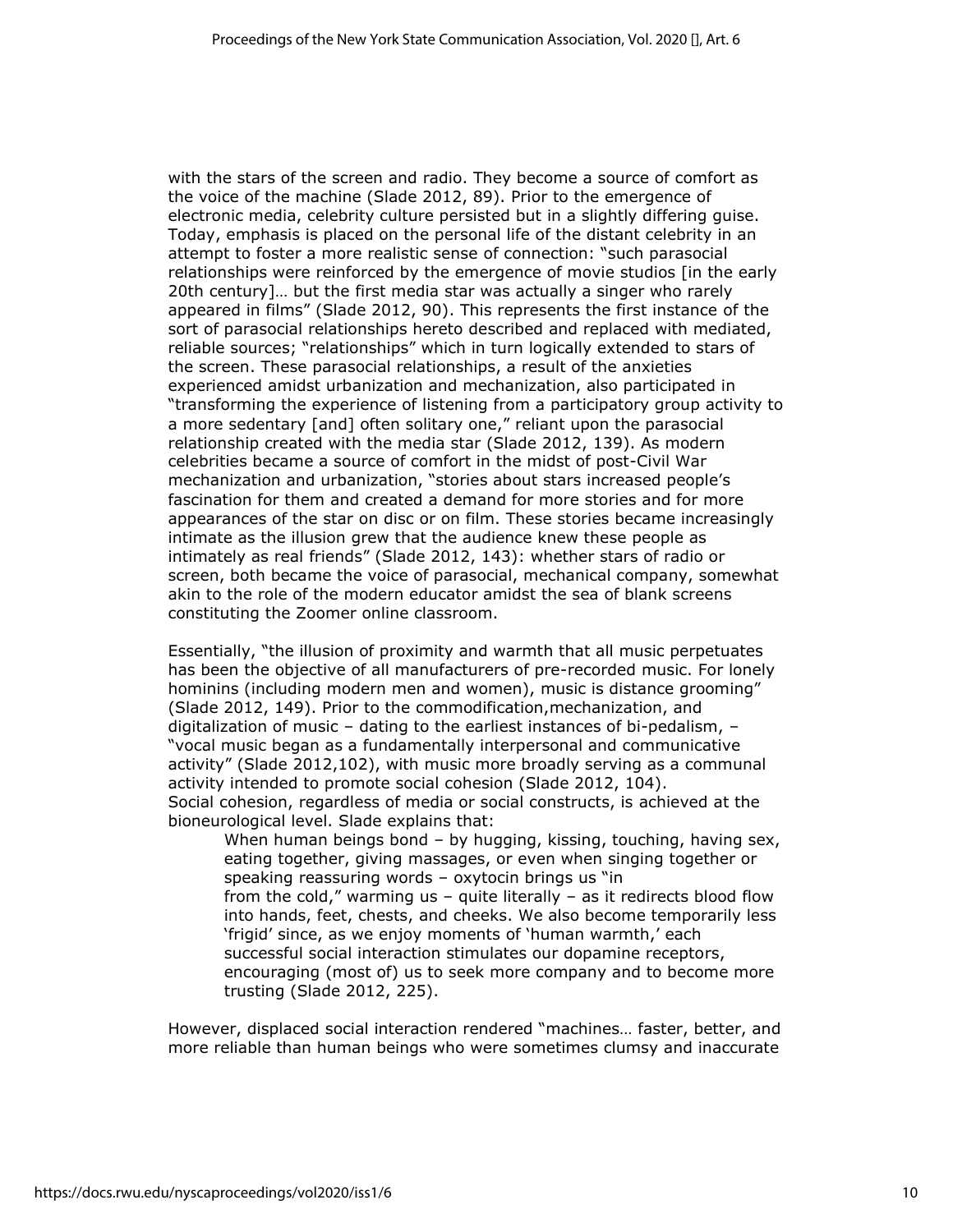but who were, more often, completely and utterly untrustworthy. It was also the reliability of these early machines that led to the practice of 'branding' consumer products" (Slade 2012, 119-20). Thus, as technological reliance and mediation increased in tandem with the engrained values of uniformity, repeatability, and individuality of the 'Gutenberg Galaxy', we adapted to become less social and allowed technology to mediate our personal interaction, and indeed forged new relationships with this technology in lieu of typical human interaction. But what of McLuhan's enthusiasm for the simultaneous field of experience re-emergent in the electric age? Bodily production of oxytocin is not provoked by typographic technology, nor by even modern modifications to such media – the letter, email, or text message for instance. However, recorded music, phone calls, and seemingly any sonic event fulfills Slade's criteria of "distance grooming," events which inhibit the production of the hormone (Slade 2012, 106).

At the physiological level it is clear that as afforded by typographic technology, mediated communication prohibits essential neuro-biological responses to human interaction and indeed promoted adaptation to renewed social norms both effecting and catalyzing societal atomization (Slade 2012, 106). McLuhan pondered, "if the work of the city is remaking or translating of man into a more suitable form than his nomadic ancestors achieved, then might not our current translation of our entire lives in to the spiritual form of information seem to make of the entire globe, and of the human family, a single consciousness?" (McLuhan 1964, 67). The sort of meta-community McLuhan describes seems abundantly realized in the 21st century, where "specialism" is disintegrating in academia. Moreover, "mash-up culture" has begun to question concepts of authorship and authenticity much akin to that of medieval manuscript culture (Lamberti 2011, xxxviii). Nevertheless, atomized faith in mechanized and digitized culture still provides a mediated barrier between the individual and the outside world, as well as company in the absence of conventionally understood reality.

Similarly indebted to our natural adaptation and replacement of human company with various mediating devices, "human trust is hardwired into our neurological machinery via the mirror neurons that were discovered in the 1990s and through the strange chemical, both hormone and neurotransmitter, oxytocin, about which we know so little" (Slade 2012, 161). Slade refers to the alterations to these neuro-biological processes sociologically as a distinction between "traditional and modern trust" (Slade 2012, 167). Modern trust, as Slade perceives, is based in the reliability of our technologies, and in explanation directs us to:

Niklas Luhmann [who] noted that in modern societies, social order no longer depends on the personal version of trust that characterized small, traditional societies like the assortment of communities that comprised the American South in the decade before the Civil War. Instead, Luhmann proposed larger, less personal societies encourage a kind of abstract "system-trust," which also reduces social complexity –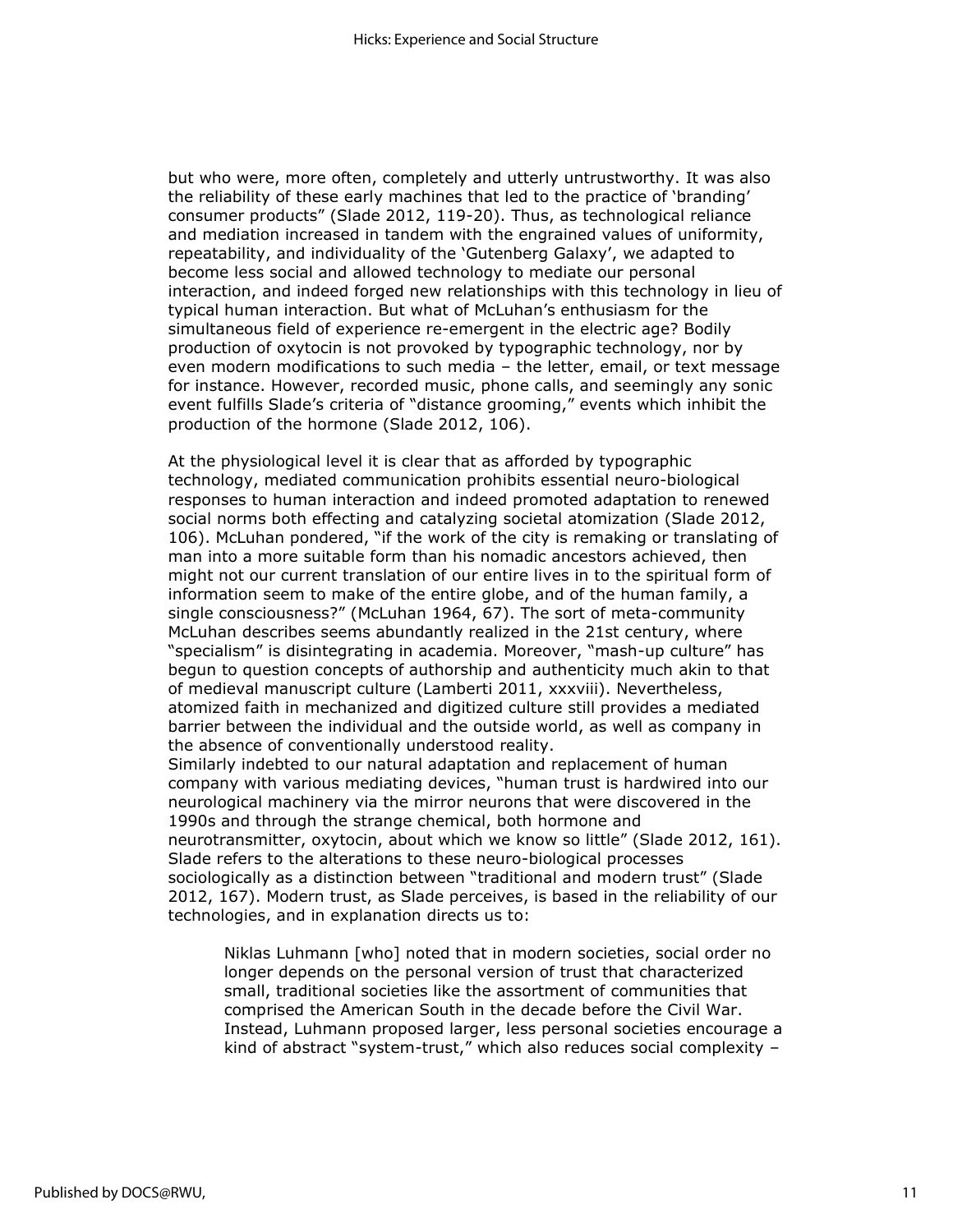once again – by raising our tolerance for (the) uncertainty of future outcomes (Slade 2012, 166).

Slade claims that modern or system-trust "is ground zero for our contemporary isolation and reliance on technology. As modernism evolved, kinship relationships and the homogeneity and traditions of long-established local communities were replaced by the fleeting partnerships of heterogeneous urban dwellers" (Slade 2012, 173). Accordingly, we replaced trust in people with reliance on machines. Considering "it is the ongoing purpose of human trust to reduce social complexity by raising our tolerance for (the) uncertainty of future outcomes" (Slade 2012, 166), a culturally engrained belief in the normativity of uniformity and specialism promoted a "kind of modern trust [that] is involved in elaborate forms of economic cooperation, and it leads to a surge in professionalization since the professions exist mainly to provide confidence in the judgement and actions of unknown (and interchangeable) individuals" (Slade 2012, 167).

Indeed, Luhmann concurs that "trust is based on a cognitive process which discriminates among persons and institutions that are trustworthy, distrusted, and unknown" (Lewis et al. 1985, 970). Here I have striven to demonstrate that the alterations to culture noted by McLuhan are indeed pragmatically present in society more broadly and indeed reflect the beliefs McLuhan held regarding the effect of new media on social organization. Moreover, as faith in the individual perspective historically took grasp, "gradually secular organizations replaced religion as the primary means of organizing and stabilizing human relationships across time. Increasingly, too, these relationships were monetized and hence subject to free-market competition" (Slade 2012, 176). We may localize these considerations of cultural community and loneliness within a macrolevel consideration of society more broadly. Indeed, "the necessity of trust can be regarded as the correct and appropriate starting point for the derivation of rules for proper conduct," the rules which in turn govern the formation of social systems (Luhmann 1979, 4).

# **Social Systems: Adaptation and Evolution**

Contemporary faith in technology, as the preceding section demonstrates, finds its origins in the 'Gutenberg Galaxy', carries through the mechanical age, and has become subject to alteration and more widespread reliance in the electric and digital ages as a result of the necessity forged from/in the prior eras. As Slade tells us, we may consider technological reliance an extension of reliance upon standardization and specialization (Slade 2012, 173). In addition to explaining the alterations of trust Slade refers to, the epistemological framework set forward by social systems theory can also "iLuhmannate" the social structures that foster and support modern trust.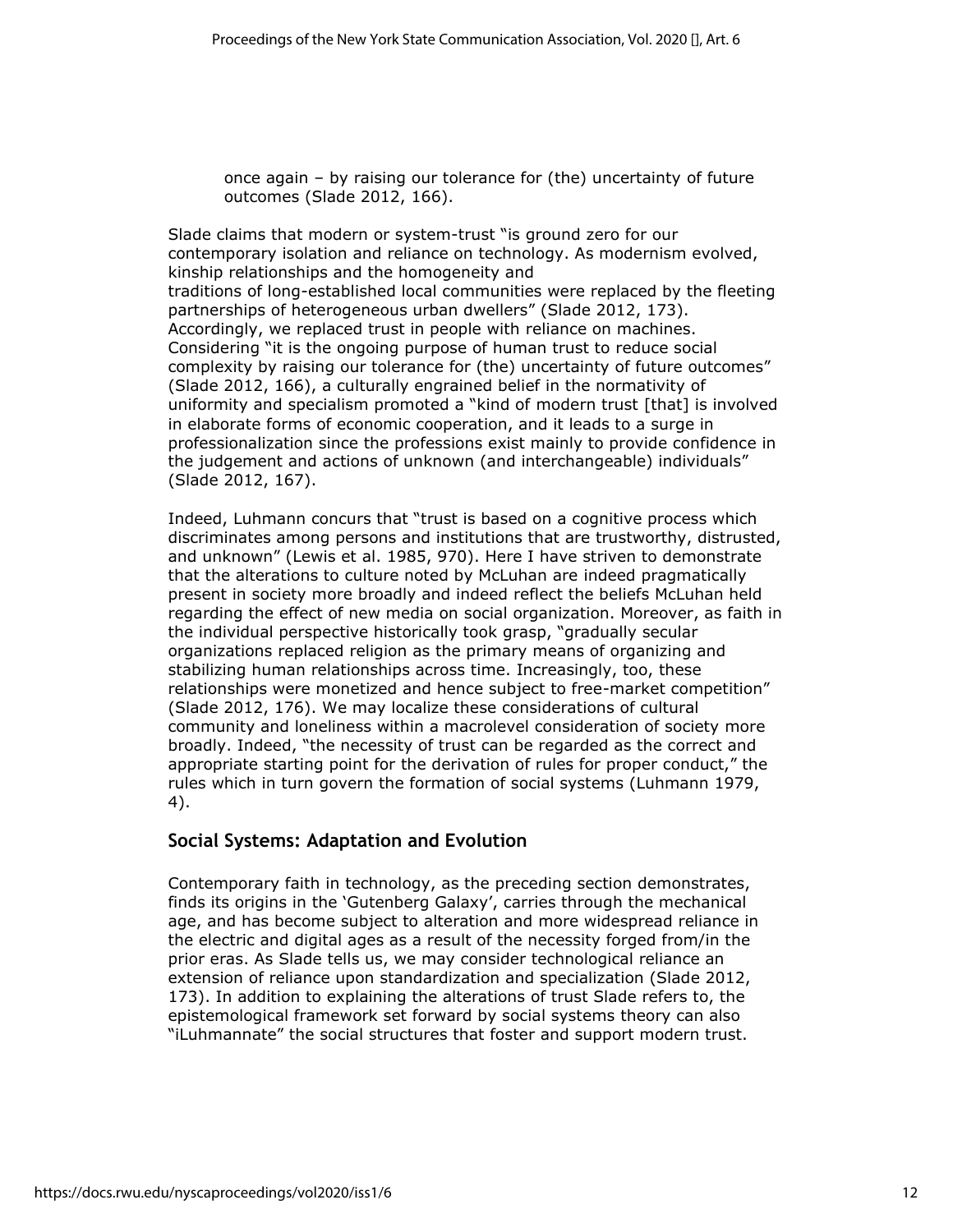Here we cast our glance to the sociocultural ramifications of new media and their implications in what Luhmann refers to as "functional differentiation." First, it seems necessary that we examine Niklas Luhmann's somewhat laborious notion of society more broadly before exploring sub-systemic specifics. Recent interpreter Hans Georg-Moeller explains that:

…as opposed to the traditional Old European attempt to describe society on the basis of its members (that is: a group of people or a community), systems theory tries to describe society on the basis of its events: it looks at what actually happens... [for example] when someone watches TV, this is understood as mass media communication; and when a vote is cast and counted, this is understood as political communication. These examples already show that communication is not restricted to language; often one can communicate equally well, for instance, with money or ballots (Moeller 2006, 6).

Each of these operations and functions thus demonstrates specialized forms of communication accomplished with equally specialized media organized in what Luhmann describes as systems of communication. Luhmann's point of departure is the development of specialized forms of communication and their reliance upon previously established communication systems, forming "selfreferential systems" (Luhmann 1995 12-3). "Self-reference," the foundation of the formation and perseverance of social structures, is the means by which a system both reproduces itself as well as differentiates itself from its environment. It describes the emergence and perseverance of a communication system's future as dependent upon past preserved and established practices and norms (Luhmann 2012, 29).

In short, science becomes and continues to be science; law continues to be law based on previously set precedents. Self-reference, however, is but a means of organization and distinction and thus cannot claim complete independence from other social systems on behalf any one in particular. In order to understand the intersections of systems rendered operationally closed by self-reference, we turn to Moeller's description of functionally differentiated society. Succinctly explaining Luhmann's elaborate and extensive claim, he states:

…all subsystems form the environment of the others. The economy exists in the midst of all other function systems, and the same is true for those as well. Operationally closed systems can, by virtue of their operational closure, observe and "resonate" with their environment. By closing themselves off, social systems develop a "membrane" that allows them to distinguish themselves from their environment and to relate to it. By being differentiated from their environment, social systems are not only capable of self-reference, but also of other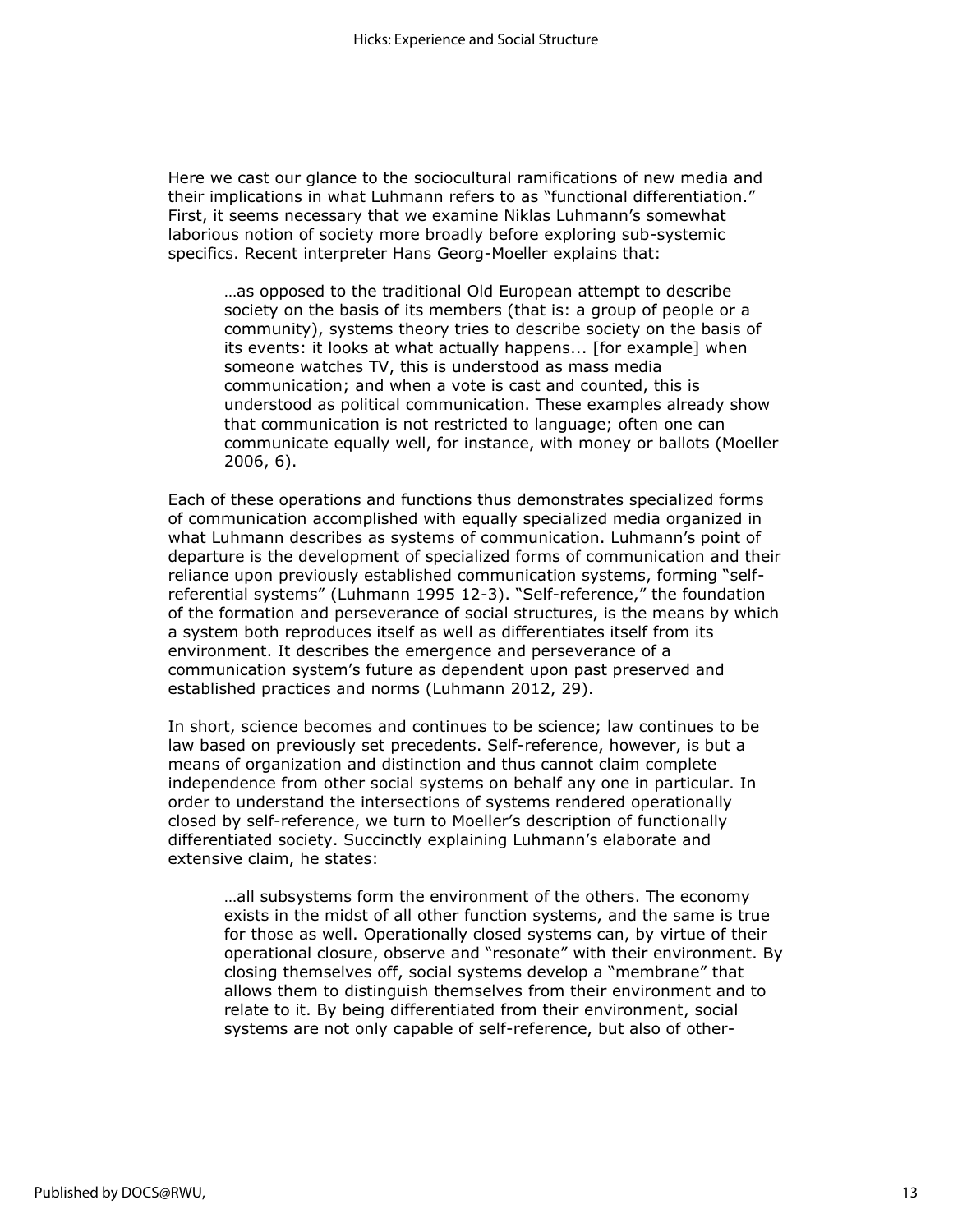reference. They can – within their operational boundaries – make the environment an issue and refer to it (Moeller 2006, 35).

Structural coupling, simply put, is the observation of one system by others in its environment (Luhmann 2012, 55). That is to say, for example, economics observes music. The purchase of an album, or attendance at a concert, requires economic communication inasmuch as the experience becomes a form of musical, or more broadly, artistic communication. Artistic production is of course highly dependent on economic systems. Accordingly, Luhmann explains that autopoiesis, the mechanism of systemic self-reference and selfreplication, "is in the first place the generation of indeterminacy within the system, which can be reduced by the system itself forming structures." He elaborates that "the system can constitute operations of its own only further to operations of its own and in anticipation of further operations of the same system" (Luhmann 2012, 33). That is to say, for example, when poetry is composed language becomes the medium of art, a component of its environment. Language no more constitutes poetry inasmuch as poetry is not typical lingual communication: it develops its own forms within the boundaries of system and environment formed of observation and communication, organizing potential understanding and reciprocation of communication. It's distribution, is however no differently dependent on economic systems of consumption than that of musical composition and performance. Poetry itself, however, becomes poetry by observing prior communications of the art system—specifically poetry—as well as comments on its environment through "hetero," or "other-reference" (Luhmann 2013a, 56). Other-reference is the reference to other subsystems beyond the operational closure that Moeller described above. For Luhmann, "modern society is characterized by the functional autonomization and operational closure of its more important subsystems" (Luhmann 2012, 17). What this suggests is that modern society is governed by functional, specialized, closed modes of communication mirroring and preserving the earlier described effects of typography.

Where "society has evolved to a state in which it consists of a variety of large communication systems that can be identified by the functions they perform… for instance, economy, politics, law, and mass media" (Moeller 2006, 24), Luhmann explains that "the stability of functional systems and of the organizations, professions, and roles differentiated within them on the principle of the division of labour is compatible with a wide range of variations and selections" (Luhmann 2013b, 296). What this suggests is that the availability of information provided by the emergence of the mass media in the wake of the printing press provided less restricted opportunities to inform necessary selections amidst newly generated social complexity: "in the older order, political government seemed to be the order of society itself" (Luhmann 2013b, 69). Divorced from direct imposition of authority, public opinion could then emerge through communicative capabilities afforded by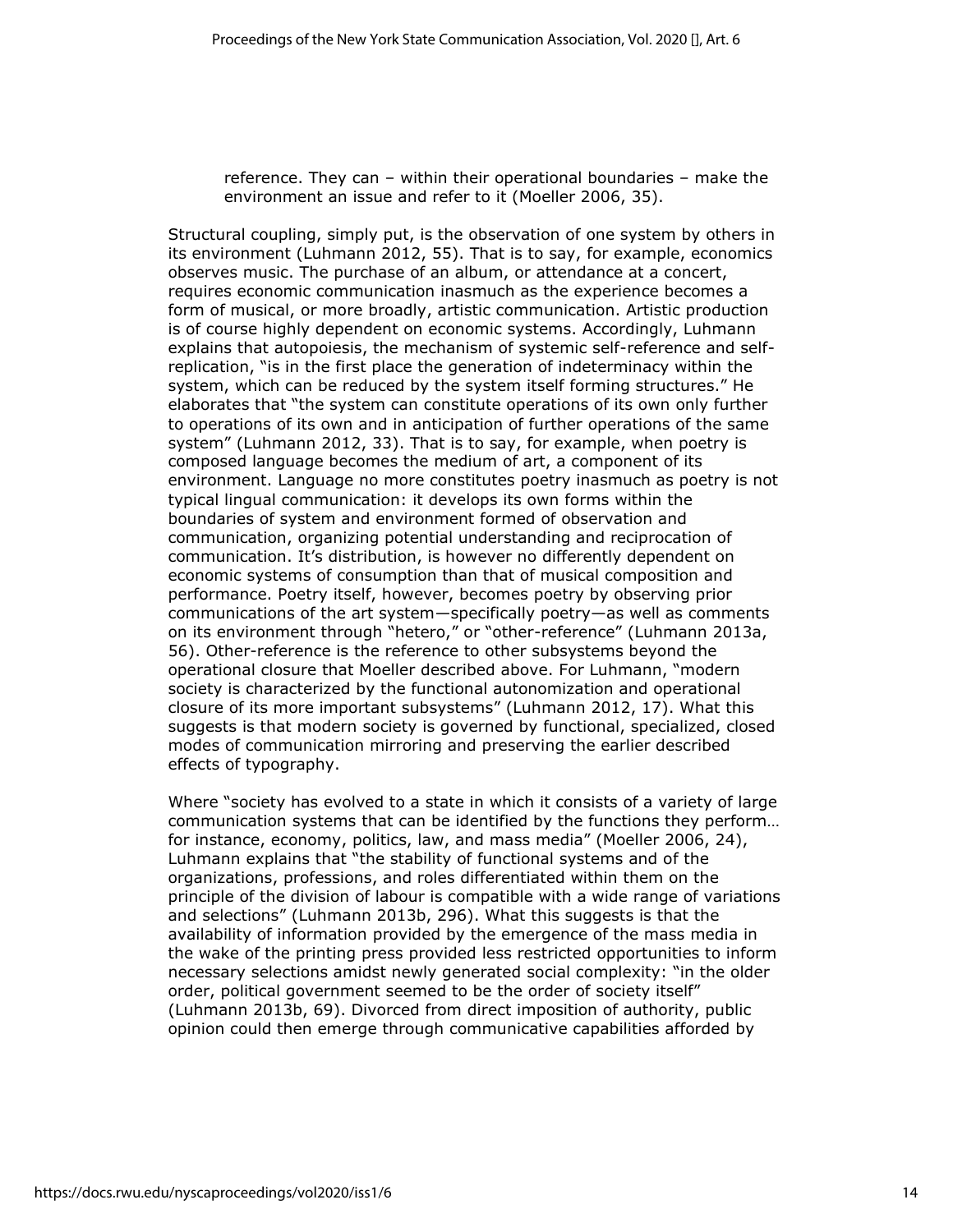container technology: as we saw earlier, the printing press became a reciprocal conduit of communication between author and audience.

Accordingly, with the breakdown of social stratification—referring to hierarchal social organization extant in the eras prior to the Gutenberg Galaxy—and replacement with functional differentiation (Moeller 2006, 42), instantaneous dissemination of information made possible observation of functional systems by every other system within the larger environment (Moeller 2006, 25). As outlined, operational closure draws the distinctions between these systems: art is not economics, science is not law. This is the quintessential determinant between the eras prior to and perhaps following the Gutenberg Galaxy. Feudal, hierarchal organization drew fewer distinctions between the roles of religion, law, or for that matter, art. Though "function systems are operationally closed [this] does not mean that they do not influence each other. Politics certainly influences the economy – and vice versa. All social subsystems thus "influence" each other in various degrees" (Moeller 2006, 36).

Autopoiesis, the mechanism of operational closure, relies on the concepts of observation and distinction and "within this distinction the system (not the environment) is defined as the author of selections, and distinctions, [which] like indications, are performed as operations of the system itself" (Luhmann 1995, 167). What could this mean for music (or for that matter, art), for example? Essentially, music differentiates itself from science; law from economics etc. However, these systems may observe their environment: music can respond to politics just as economics observes and depends upon law. Musical structure, theory, etc., nevertheless are observed and persevere in building upon prior foundations. Luhmann expands his gaze more broadly suggesting that "the social world is made up of observations (communications of distinctions) that open up a space, and observations of the latencies of other operations, each enabled by a further latency exposed to observational scrutiny" (Rasch 2002, 25). In this sense, systems are forced to make selections amidst complexity; selections that in turn generate further complexity.

The simplification of autopoiesis presented succinctly explains the mechanism by which art, science, etc., generate the form and structure of their communications, and thus collectively constitute the environment of the larger communication system of modern society itself (Luhmann 2012tos, 50). The question remains, where do we locate the "human" in Luhmann's conception of society in which it is "communication that constitutes communication"? Simply put, human beings are "necessary for communication to take place" (Moeller 2006, 8).

Current interpreters of Luhmann's work suggest "reality, then, is not a pattern of objects but an account of such a pattern" (Rasch 2000, 15-16). Accounts of such patterns of communication thus require cognition by actors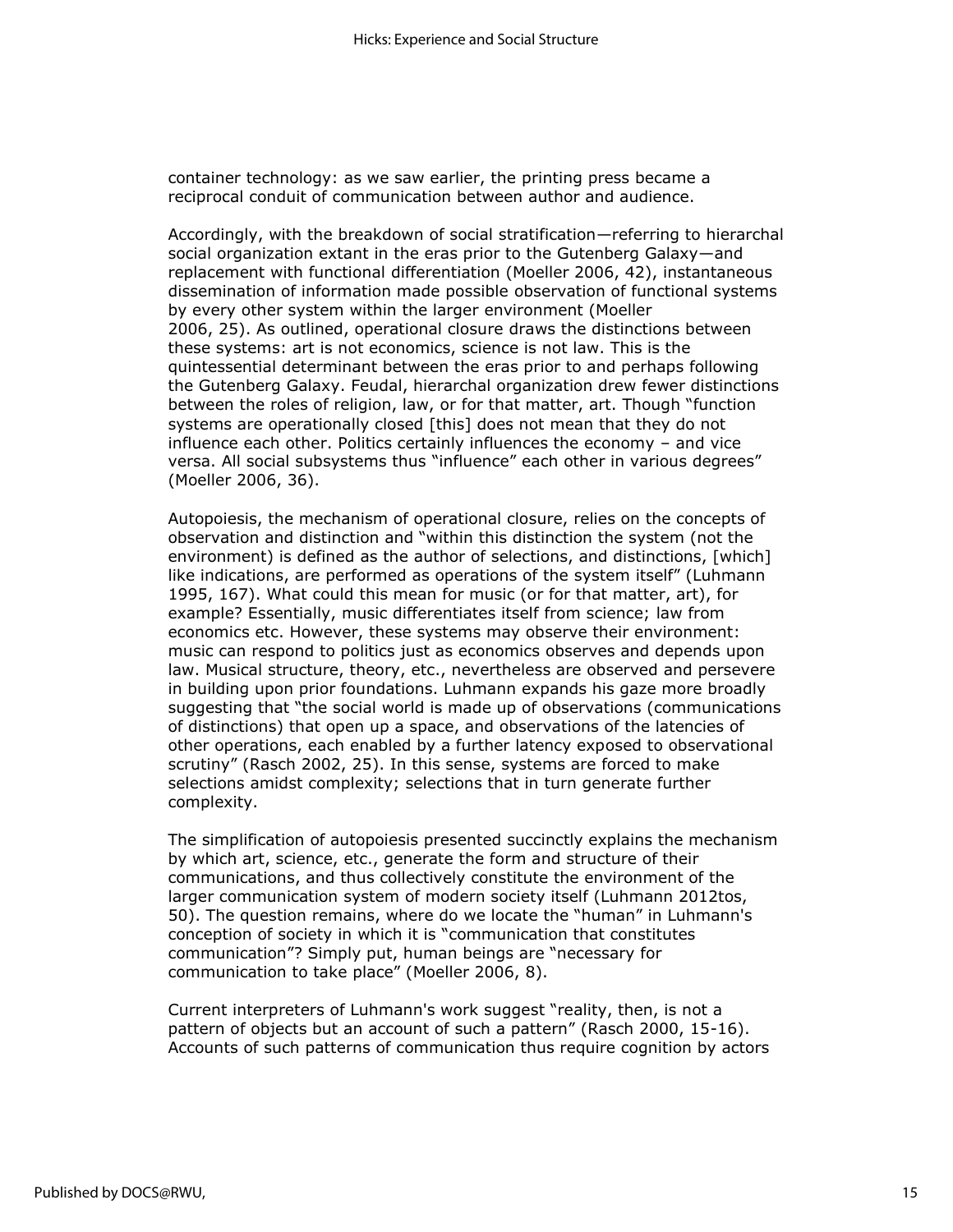within the system of society. However, "systemically speaking, a theory that conceives of society as the system of communication has to locate minds and bodies—and, of course, "human beings"—outside the operational realm of society" (Moeller 2006, 9). Thus, with "the traditional notion of the 'human being' [as] a simplification of the actual complexity of human existence," we must recognize that "human beings exist as much bodily as they exist mentally and socially" (Moeller 2006, 11).

Essentially,by excluding minds and bodies from society, systems theory establishes three main types ofsystems: systems of communication (social systems), systems of life (bodies, the brain, and so on), and systems of consciousness (minds). Each system is the environment of others. Communication needs the environment of living and psychic systems, just as a fish needs water. But this is also true vice versa: to be a system, a system must have an environment (Moeller 2006, 9).

The observer thus "observes other systems by means of the distinction between system and environment:" the environment in this case is accessible only by a priori cognition of previously observed systems (Luhmann 2013, 107). This is to say one does not know what art could be without making a distinction between art and – for example – science (or having that distinction explained). Understood from this perspective, society may be regarded as the interaction of various systems – including people as above defined – each effecting the other in varying degrees. Regardless of physical or mental isolation, the human subject remains part of the environment of society.

Luhmann explains that "an observer can describe the complexity descriptions of another observer, so that hypercomplex systems can come into being that also contain a plurality of complexity descriptions; and it should be clear that hypercomplexity is an autological concept" (Luhmann 2012, 80). The observer is of course themself a system; more specifically, a set of structurally coupled systems: mental, physical, and social. Indeed, "limits on capacity generally force systems of every kind to reduce complexity, to simplify themselves, and to realize their possibilities only selectively" (Luhmann1995, 337). Furthermore, "any determination of action requires a simplification, a reduction of complexity" (Luhmann 1995, 166).

Trust is a mechanism of this reduction process. Systems of communication organize information and codify it in appropriate media. The determinant factor in what is defined as "appropriate" is what we may understand as a social system. Reliance on technology, uniformity, and specialization more broadly is attributed by Slade to the foundation of modern trust: a form of trust which extends to the professionalization – and thus, specialization – of functions within functionally differentiated society. Within the residual bounds of Gutenberg sensibilities, someone who creates art is henceforth an artist; a scholar of science is indeed a scientist. At least they were.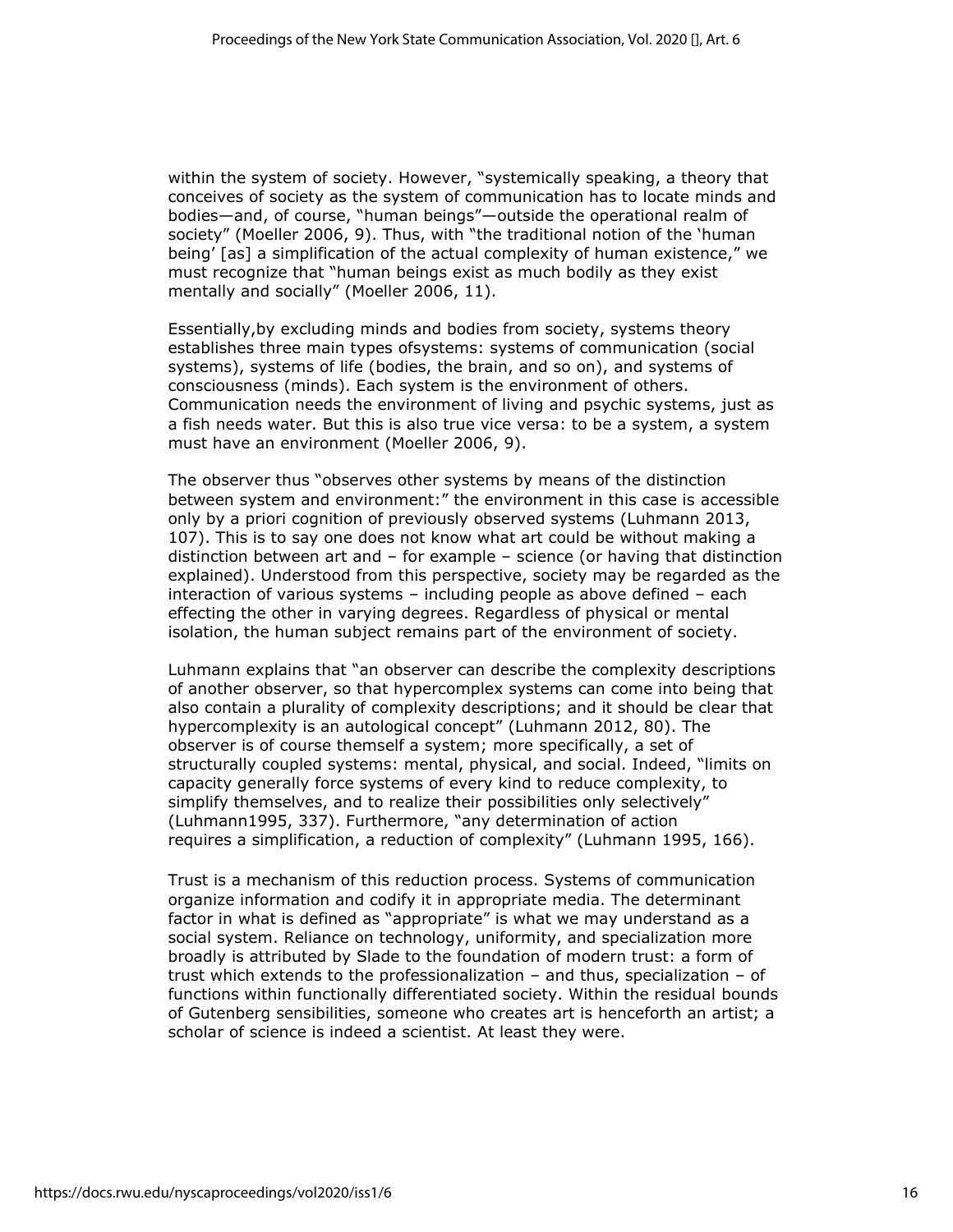## **Conclusions**

It is selection amidst complexity —in this case referring to any given decision that generates or mandates any form of communication—which in turn generates information and creates further complexity over the course of time (Luhmann 1995, 47). We may call the totality of this complexity modernity: for every distinction made one generates new forms of complexity —new problems to be encountered by systems of the present and future. The selections made within it by individual actors are those in turn which force subsequent selections of other actors, and any communication becomes "an examination of the structure of modernity that both dictates… observations and emerges as a result of them" (Rasch 2000, 1-3). Within the context of SST, observation and communication within systems become operations of selection: a communication selected amidst complexity. This is not only the process by which systems develop form and structure, but emerge similarly to "evolutionary selection... occurring out of the environment" (Luhmann 1995, 32).

Technological adaptation, as we have seen, has origins and ramifications in both history and social necessity that can be "explained only in terms of responsiveness to the social environment, a demand for and use of the technology" (Luhmann 2012, 316). Functional differentiation is a result of this demand and use. As previously mentioned, one such functional system is that of art. Art for Luhmann is a sort of transcendental conception, that which differentiates itself by virtue of it being art—the system observes prior art at a level akin to second-order cybernetics which in turn structures subsequent artistic communications (works of art). Simply put, artistic production "presupposes and builds on the [observations previously made]" (Luhmann 2000b, 67). For Luhmann a work of art differentiates itself from something other than art simply by virtue of it being art: an aesthetic communication separate from conventional reality (Sevänen 2001, 90). Nearly any communication that proclaims itself to be art is seen through the lens of SST as art, including radio broadcasts (Luhmann 2000b, 22).

This commentary becomes revelatory as recent trends in sociology suggest that Luhmann's structural appraisal of the functional differentiation of society is in peril with respect to globalization, in fact in the midst of "dedifferentiation" (Sevänen 2001, 83). Here we return to our previous discussions to remind the reader that in the electric age McLuhan foresaw a return to the simultaneous field of sensuous experience experienced in preliterate culture. A structural decomposition of functional differentiation indicates validation of this in that the specialism of the Gutenberg Galaxy too is beginning to decay in response to modern media technology.

The example of a radio broadcast becoming art is of particular relevance. For Luhmann, the mass media system is comprised of entertainment, advertising, and news reporting (Luhmann 2000b). Art can of course be broadcast, but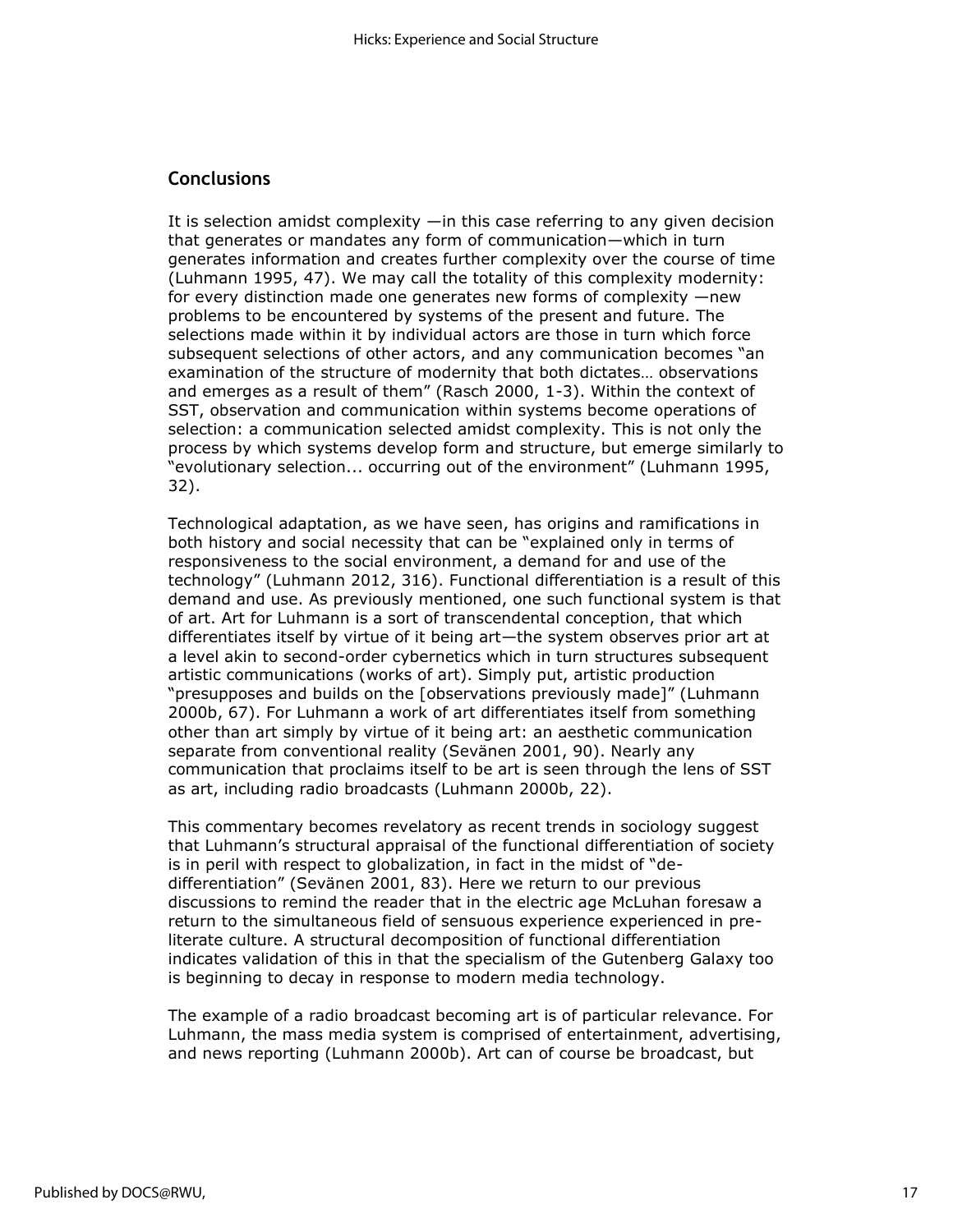the distinction between art/entertainment, documentary, and in some ways advertising becomes distorted as contemporary audience's perception of 'reality' becomes blurred by the technicality of the paradigm of digital reproduction more broadly.

Luhmann distinguishes within the system of mass media "all those institutions of society which make use of copying technologies to disseminate communication. This means principally books, magazines and newspapers manufactured by the printing press, but also all kinds of photographic or electronic copying procedures, provided that they generate large quantities of products whose target groups are as yet undetermined." He stresses that "the crucial point at any rate is that no interaction among those copresent can take place between sender and receivers" (Luhmann 2000b, 2). We have seen how technology responds to, and in turn, shapes its environment. Technology is then subsequently developed in response to the environment: a means of adaptation (Lacey: 2012, 118). Alfred Kuhn calls this "adaptive behaviour," specifically describing the "behaviour of a system in an environment," dependent on the state of both the system(s) in question and those of their environment (Kuhn 1974, 38). The emergence of mass media communication, dating to the printing press and carrying through its residual biases in the digital age, served social functions in extending the reach of the human voice but in turn, as Slade observes, gradually replaced dependance on other people and replaced that trust in machines; machines which in the digital age, for example, Zoom, overcome the boundaries of the 'Gutenberg Galaxy' by allowing for simulated visual and sonic communication. Where direct contact is prohibited between sender and receiver, a residual Gutenberg value amplified by the necessity of the global pandemic, we have gradually adopted our digital world as a natural environment as a result of our circumstances. Moreover, as we delve deeper into our contemporary digital world not only can the lines between, for example, art and mass media become blurred in light of noted de-differentiation of functional systems, but also calls into the question the differentiation of artist, educator, etc and entertainer through an associated breakdown of communicative specialization.

#### **References**

- Adorno, Theodor. 1991. *The Culture Industry: Essays on Mass Culture*. New York: Routledge.
- Boyd, R. et al. 2013. "The Cultural Evolution of Technology: Facts and Theories." *Cultural Evolution: Society, Technology, Language, and Religion*, edited by P. Richerson et al, 119-42. Cambridge, MA: MIT Press.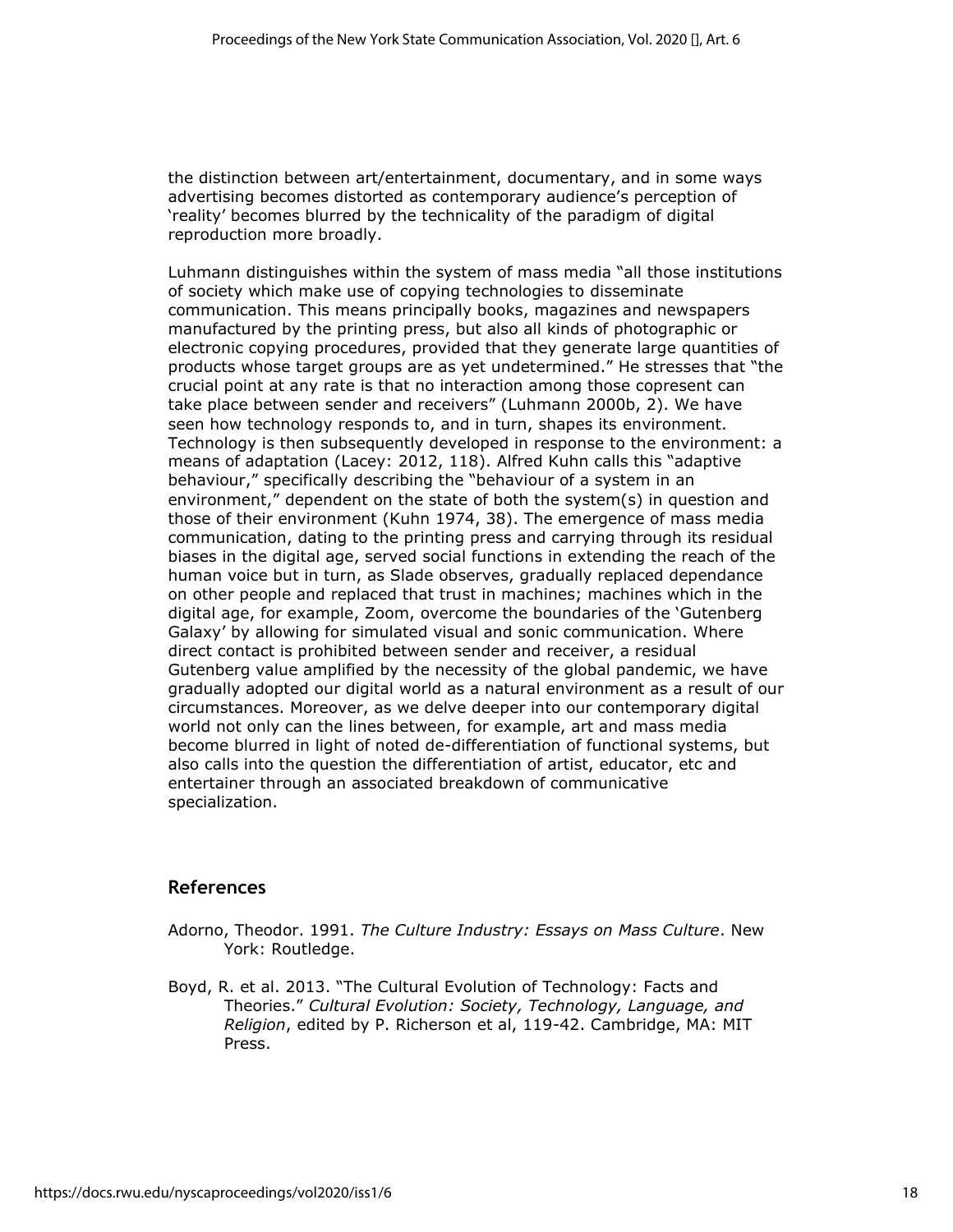- Bull, M. 2012. "The audio-visual iPod." *The Sound Studies Reader*, edited by Jonathan Sterne, 187–208. Oxon, UK: Routledge.
- Goodman, D. 2010 "Distracted Listening: On Not Making Sound Choices in the 1930s." *Sound in the Age of Mechanical Reproduction*, edited by D. Suisman et al, 15–47. University Park, PA: University of Pennsylvania Press.
- Gordon, W. T. 2011. "McLuhan's Compass for the Voyage to a World of Electric Words." *The Gutenberg Galaxy*, vii–xxiv. Toronto: University of Toronto Press.
- Jacobs, J. 2011. "Why Bother with Marshall McLuhan?." *The New Atlantis* 31: 123-35.
- Lacey, K. 2013. *Listening Publics: The Politics and Experience of Listening in the Media Age*. Boston, MA: John Wiley & Sons.
- Lamberti, Elena. 2011. "Not Just a Book on Media: Extending the Gutenberg Galaxy." *The Gutenberg Galaxy*, xxv–xlvi. Toronto: University of Toronto Press.
- Levinson, Paul. 2000. "McLuhan and Media Ecology." *Proceedings of the Media Ecology Association* 1: 17–22.
- Luhmann, Niklas. 1979. *Trust and Power*. New York: Wiley. ---. 1992. "What is Communication?." *Communication Theory* 2.3: 251–59.
- ---. 1995. *Social Systems*. Stanford: Stanford University Press.
- ---. 2000a. *Art as a Social System*. Stanford: Stanford University Press.
- ---. 2000b. *The Reality of the Mass Media*. Stanford: Stanford University Press.
- ---. 2000c. "Familiarity, Confidence, Trust: Problems and Alternatives." *Trust: Making and Breaking Cooperative Relations*. Oxford: University of Oxford.
- ---. 2002. *Theories of Distinction: Redescribing the Descriptions of Modernity*. Stanford: Stanford University Press.
- ---. 2012. *Theory of Society Volume 1*. Stanford: Stanford University Press.
- ---. 2013a. *Introduction to Systems Theory*. Cambridge, UK: Polity Press.